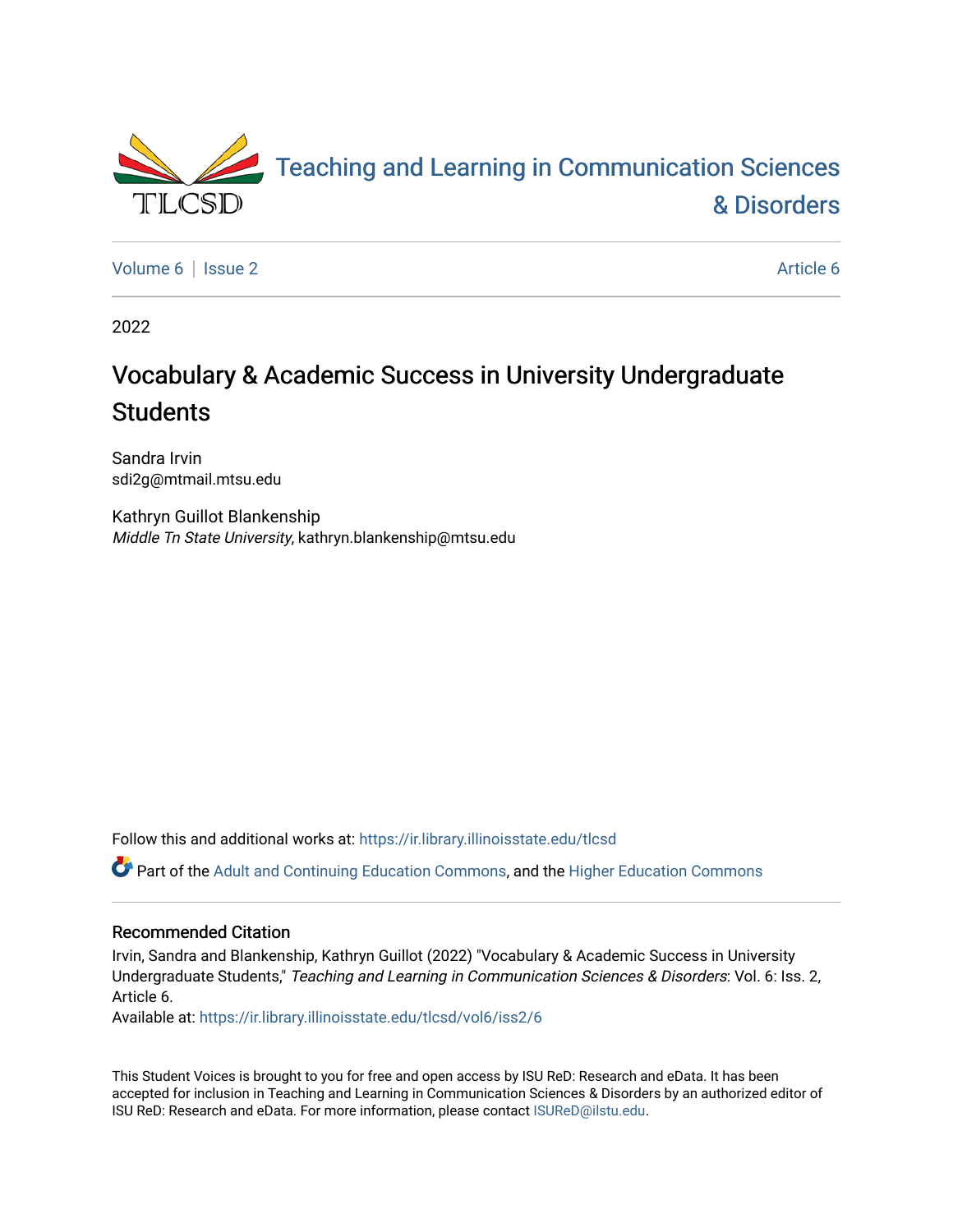Much of the literature recognizes the critical role that vocabulary knowledge plays in school readiness and achievement. Influences such as vocabulary knowledge disparities and maternal education have significant correlations on academic performance (Baer et al., 2006; Ouellette, 2006; Pascarella et al., 2004). It is crucial that researchers investigate the presence of longitudinal disparities and reportedly widening socioeconomic and status-related gaps (Duncan & Murnane, 2016). As the field of communication disorders and sciences embraces students of various economic and educational backgrounds, educators must understand the correlation that variables such as socioeconomic status and vocabulary have on vocabulary learning and the capacity in which these relationships correspond with achievement.

The purpose of this study is to examine the relationships between socioeconomic status and vocabulary knowledge with word learning and academic achievement. The first portion of this study is to identify the relationship between socioeconomic status (SES) and receptive vocabulary knowledge in college students. It will also examine vocabulary's relationship with academic success. The second portion of this study will identify the relationship between college students' vocabulary and word learning.

In this study, we will use maternal education as a proxy for SES. Previous research reveals that maternal education is a component of SES that is significantly correlated with receptive language development and is a significant predictor for outcomes in vocabulary development and educational attainment (Haveman & Wolfe, 1995; Raviv et al., 2004; Walker et al., 1994).

# **Literature Review**

**Factors that Influence Vocabulary Disparities**. From a child's first words around twelve months to the tens of thousands of words learned by adulthood, the mind voraciously absorbs language. Just as quickly as the lexicon grows in the early years, so does the lasting gap between top learners and their peers. Before age one, receptive vocabulary development can differ greatly. One study found that 10-month-old children in the lowest 10th percentile understood fewer than a dozen words. In contrast, those in the highest 10% understood 154 words or more (Fenson et al., 1994). As children become older, disparities between children and their peers become greater. Children with more advanced language skills know nearly 1,000 more words than children with less developed vocabularies by the second grade (Biemiller & Slonim, 2001). Though the acquisition rate slows down during adolescence, the early language differences between children persist into adulthood. A longitudinal study was able to document the individual language journeys of children. Differences caused by language delays reported at ages 2 and 6 were still evident at 21 years of age (Rice & Hoffman, 2015).

Many environmental and biological factors influence child development; however, biological connections to vocabulary acquisition are not as significant or long-term as environmental influences. Vocabulary growth tends to accelerate faster in girls than boys (Huttenlocher et al., 1991). However, this relationship tends to dissipate around two years old (Huttenlocher et al., 1991). Many areas of language and literacy can be affected by biological factors. Biological predispositions to language impairment have significant correlations with skills associated with later reading abilities (Harlaar et al., 2008). However, differences in young children's vocabulary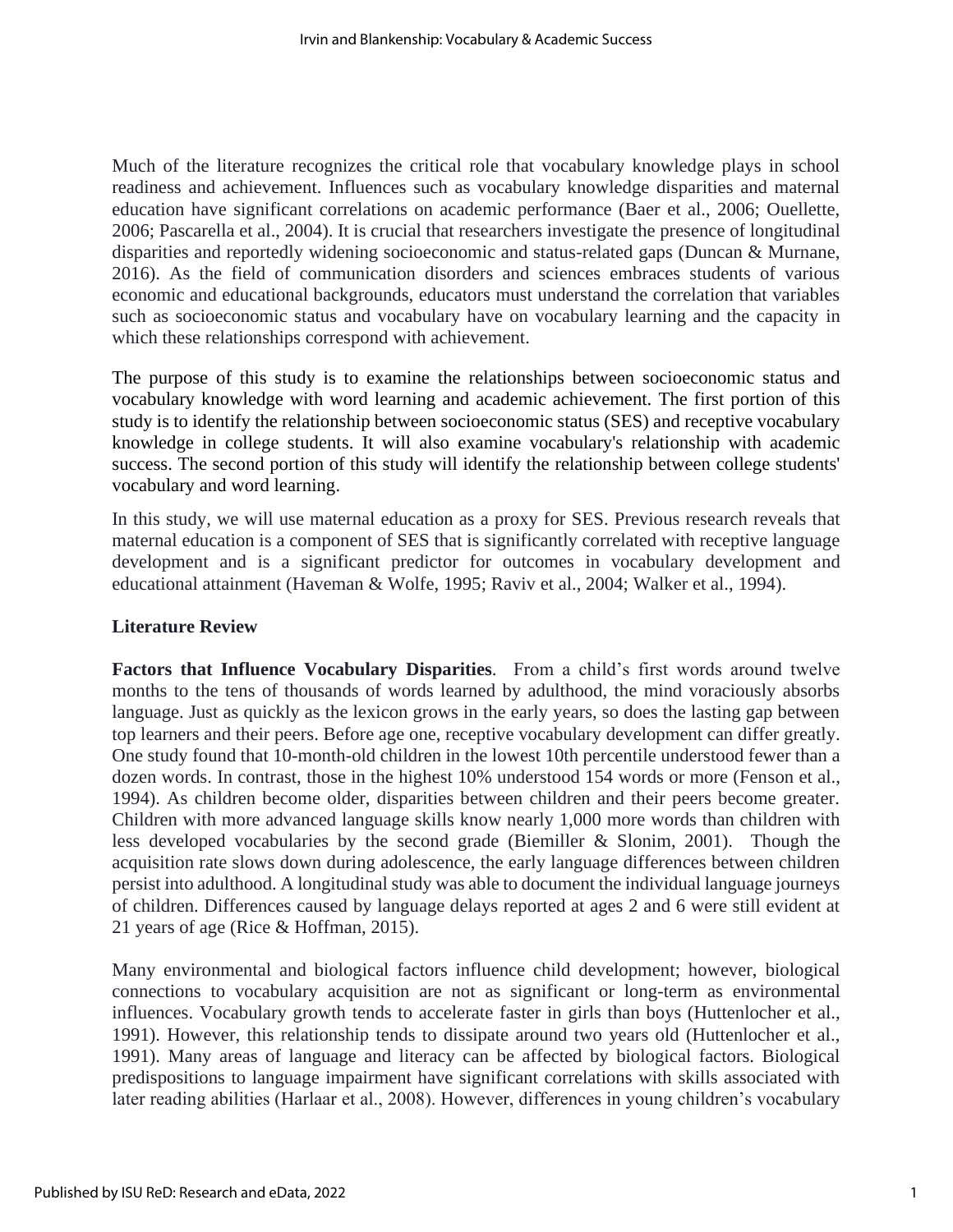and grammar are primarily due to environmental influences (Harlaar et al., 2008; Hayiou-Thomas, 2008).

A highly researched environmental factor- and the area of concern for this study- is socioeconomic status and maternal education. Decades of research have found that maternal education corresponds with many factors influencing language development and school readiness. However, the literature lacks consistent findings of this relationship in adulthood. Studies have found that children from low SES families are likely to have a more limited vocabulary and poorer phonological awareness (Conant et al., 2017; Fernald et al., 2013; Hart & Risley, 1995; Morgan et al., 2015). One study found that 65% of low SES preschoolers in Head Start programs had clinically significant language delays (Nelson et al., 2011). Maternal speech, language exposure, parenting variables, and cognitive stimulation are the primary functions for vocabulary differences across SES (Hoff, 2003; Jones & Rowland, 2017; Raviv et al., 2004; Weisleder & Fernald, 2013). Classic work by Hart & Risley documents the contrasts of parent-child interaction across SES with the most significant disparities between the extremes of advantage (Hart & Risley, 1995). The most substantial impact of socioeconomic status is evident among the poorest households. Deprivations in a child's environment affect more than experiences. Children among the poorest families show structural differences in several areas of the brain associated with school readiness. "Regional gray matter volumes of children below 1.5 times the federal poverty level were 3 to 4 percentage points below the developmental norm" (Hair et al., 2015, p. 825).

Maternal education is commonly associated with children's language development; however, the literature lacks consistent findings of this relationship in adulthood. In a longitudinal study, Rice and Hoffman (2015) were able to find a significant but modest (almost minimal) relationship between maternal education and vocabulary in adulthood. However, other research shows that the maternal education effect was only significant at 4 years of age and no longer significant in subsequent years (Taylor et al., 2013).

**Reading Comprehension and Student Performance.** Vocabulary acquisition is a key component of many areas of school readiness and academic success. Individual differences in vocabulary have a significant relationship with student differences in achievement and academicrelated cognitive skills. Different facets of vocabulary knowledge facilitate literacy development (Ouellette, 2006) and, in turn, success in school (Bigozzi et al., 2017). Duff et al. (2015) reported that fourth graders with above-average reading skills learned more vocabulary words. These students also improved reading skills at a higher rate over time than did below-average readers. Higher vocabularies facilitate other academic skills, such as increased knowledge monitoring abilities. Students with higher vocabularies can more accurately distinguish what they know from what they do not know. They are, therefore, more likely than their peers to accurately target the materials and concepts they need to study more closely to improve performance (Tobias  $\&$ Everson, 1996). Though cognitive skills are a significant factor in a student's success, vocabulary knowledge remains critical in reading comprehension and performance. Chall et al. (1990) found that even children who performed well on cognitive tasks still experienced limitations in reading comprehension when they had smaller vocabularies.

The academic impact of limited vocabulary becomes apparent in early schooling and remains significant for years; disparities continue to influence outcomes throughout a child's education. Early language development (below 2 years) can significantly predict educational outcomes and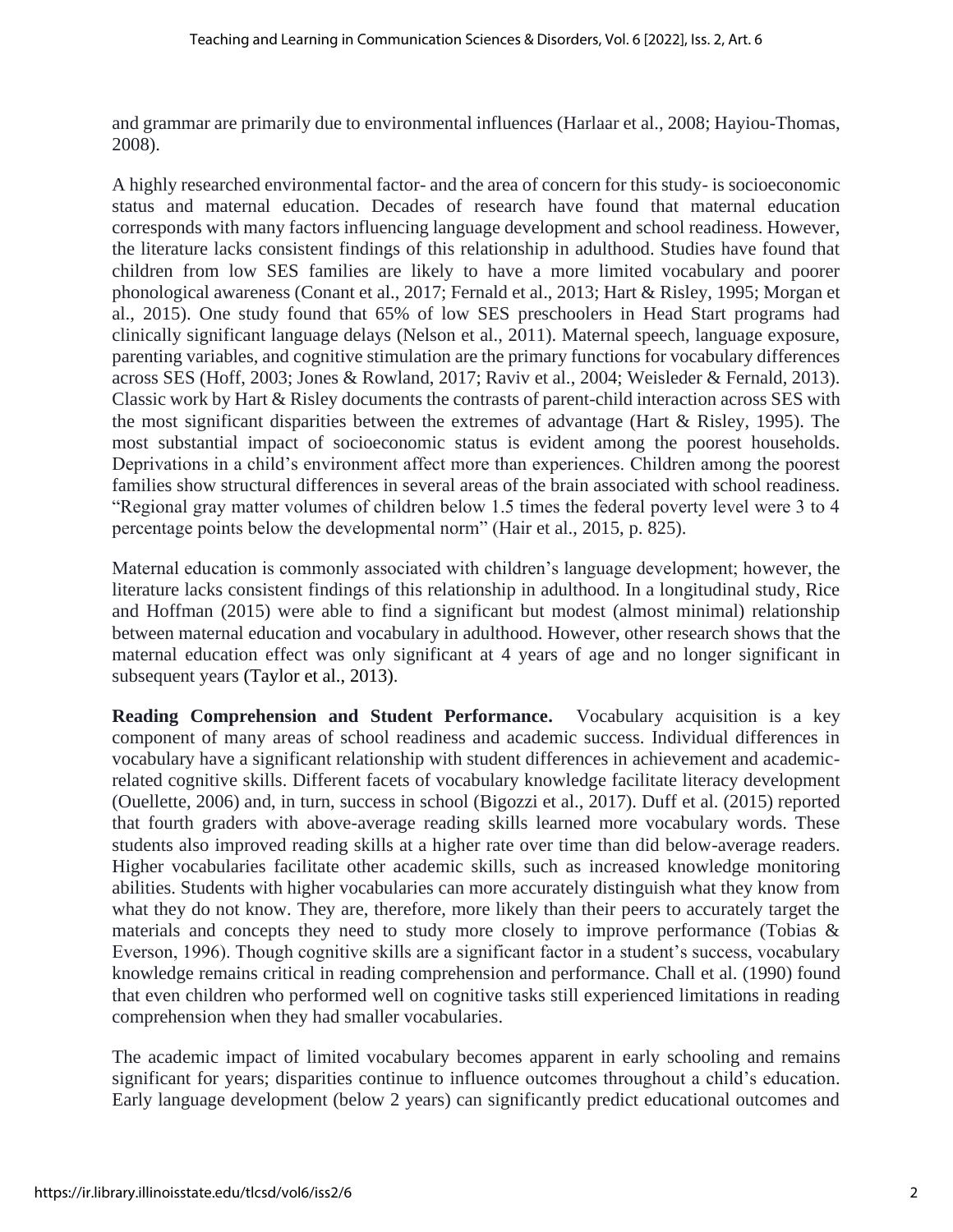literacy achievement up to the fifth and sixth grade (Bleses et al., 2016; Lee, 2011). Further, reading and vocabulary deficits identified in the first grade continue through adolescence and act as one of the most significant factors of variance in reading comprehension in years as late as the eleventh grade (Cunningham & Stanovich, 1997; Ferrer et al., 2015).

**College Readiness and Language.** Research shows evidence that vocabulary disparities persist through adulthood. Still, the literature has an inconsistent understanding of the degree to which these gaps continue to exist. Seashore and Eckerson (1940) examined the size and composition of vocabularies of college undergraduates. Their study found that the students with the highest vocabularies had twice the vocabulary size of the lowest, ranging from 100,000 to 200,000 words. More recent estimates for the typical young adult, however, are much less. Estimates for the average vocabulary inventory for first-year college students is closer to 16,785 and even as small as 10,000 words (D'anna et al., 1991; Treffers-Daller & Milton, 2013). Unlike Seashore and Eckerson's enormous range estimate, more recent studies found a more modest variance of about 2,000 words (Treffers-Daller & Milton, 2013).

Research suggests that these disparities may significantly impact collegiate level academic performance, especially for students whose vocabulary levels are lower than the normal range. Verbal ability is the most accurate predictor of success on exams and variance in spelling proficiency in college students (Dollinger et al., 2008; Ocal & Ehri, 2017). Over 80% of collegelevel tasks involve reading. A critical factor in college readiness is comprehending complex texts (ACT, 2006; Nist & Simpson, 2000, as cited in Holschuch, 2019). The minimum estimated vocabulary size to comfortably read a newspaper is between 8,000 and 9,000 words (Nation, 2006). In comparison, the minimum for more complex academic texts is approximately 10,000 base words plus proper nouns (Hazenberg & Hulstijn, 1996). These findings suggest that most university students, with average vocabulary size only just meeting the minimum, may be at risk of finding difficulty with college-level texts (Treffers-Daller & Milton, 2013). These findings are especially pertinent for understanding the academic performance of students whose lexicons do not meet the projected minimum. According to the National Survey of America's College Students, between 20 and 30 percent of college students had basic or below literacy levels- with first-generation college students having lower literacy rates and earning lower grades than their peers (Baer et al., 2006; Pascarella et al., 2004). Students with more inadequate vocabulary likely struggle to learn novel academic concepts when reading materials and textbooks with high-tier language.

**Vocabulary and Word Learning.** According to research, prior vocabulary knowledge becomes increasingly important for refining linguistic and, consequently, word learning skills for adult learners. Receptive vocabulary size and phonological short-term memory are significant factors in fast mapping and word-learning skills for students with and without specific language impairment (Jackson et al., 2016). Phonological skills and receptive vocabulary refine each other, creating an interrelationship that facilitates word learning. Receptive vocabulary significantly predicts variance in phonological awareness, and phonology plays a significant role in auditory and visual word learning in adults (McDowell et al., 2013; Meade, 2019). Further, as people age, vocabulary size becomes a better predictor of word learning ability than memory or other language skills (Long & Shaw, 2000). This relationship supports evidence for the effect language exposure has on vocabulary knowledge and the skills used to learn new words. Extensive language exposure aids in the recognizing features and regularities of future language input, such as word forms (Ellis,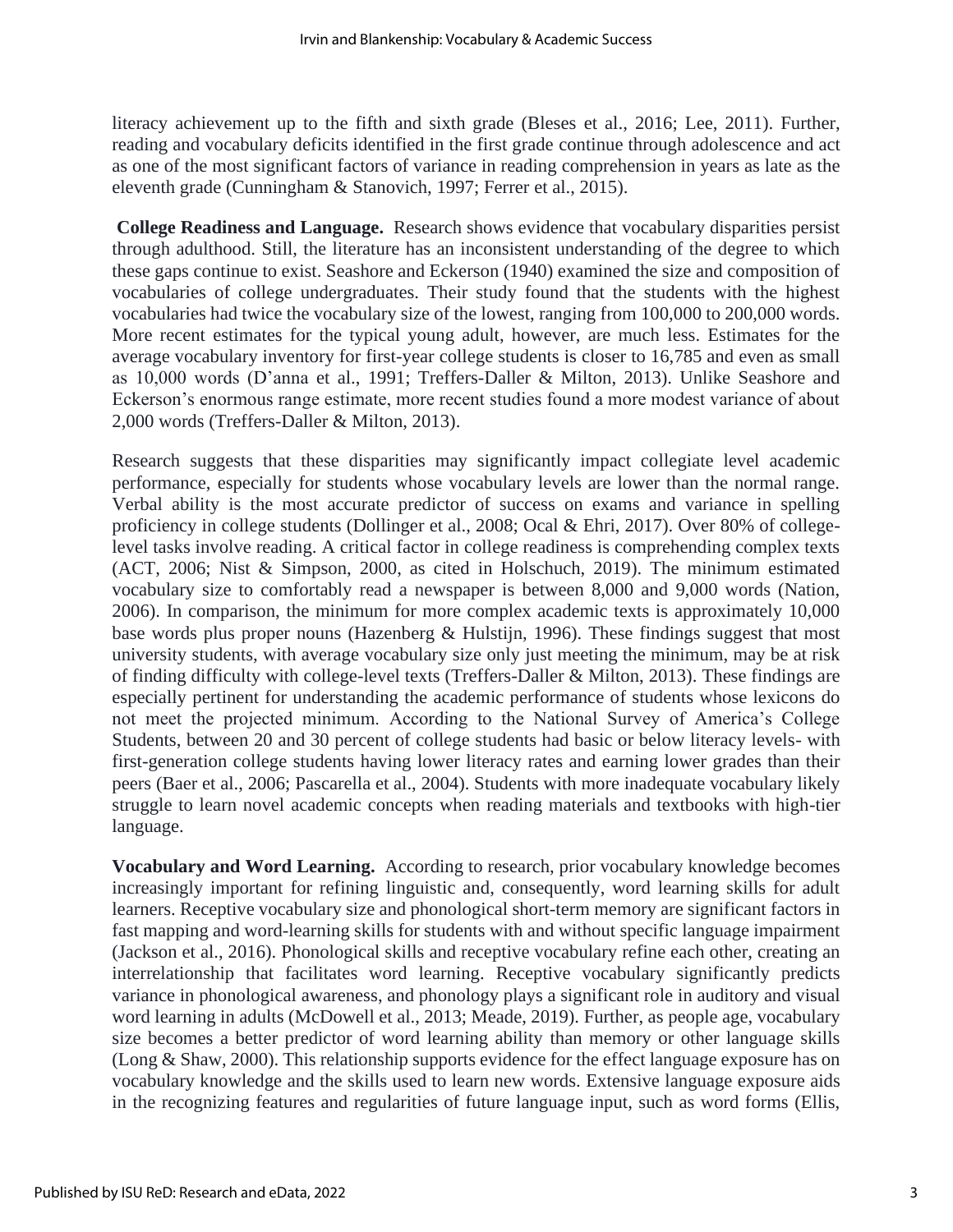2006; Schmitt, 2008). As learners become more familiar with sound sequences, they more rapidly learn new words that contain them (Storkel, 2001). This process is true for terms of different grammatical classes (Storkel, 2003). The more words one knows, the more exposure they have to different word forms. This linguistic sharpening from language exposure allows the brain to become attuned to various characteristics, such as semantics and sound sequences, and facilitates better word learning.

When assigning the task of learning higher tier language to university students, it is essential to examine the preexisting factors that affect students' ability to learn vocabulary. The field of speech-language pathology requires students to study and understand new words from multiple disciplines. Students must learn the jargon, basic knowledge, and theories of numerous areas to meet standards for certification in practice (Council for Clinical Certification in Audiology and Speech-Language Pathology [CFCC], 2016). Learning new concepts in any field requires that students learn higher-tier vocabulary and professional jargon. Knowing how prior knowledge interacts with academic learning is vital in informing professors' decisions on instructing students from diverse backgrounds with varying verbal ability and vocabulary knowledge.

A study by Kullmar and Blankenship (2020) examined how students best learn content-related higher-tier vocabulary. Participants learned target vocabulary in either the context of connected text (i.e., the textbook) or in a wordlist (i.e., words listed with definitions). This study also examined whether there were differences in vocabulary learning when comparing verbal ability as defined by entrance exam scores (i.e., ACT reading composite score). This study could not find a significant effect on the learning modality of how new terminology was presented. Individuals performed similarly in the connected text condition (target words embedded in text) and the wordlist (listed with definitions). The researchers evaluated word-learning in the strictest form, dictionary definition, where the participant was required to provide a written definition of the terms. The researchers assessed responses on accuracy and amount of information, which acted as a significant limitation. The response format was theorized to be too challenging to measure wordlearning effects accurately because most participants lacked accuracy and amount of information in their definitions. Furthermore, this evaluation method did not allow the researchers to assess the preliminary or initial representation of learning target vocabulary, which is known to occur within fast-mapping. The current study plans to address evaluation limitations by requiring participants to demonstrate their initial representation of word-learning by using the new vocabulary in context rather than through definition. Another limitation of the Kullmar and Blankenship (2020) study was using ACT verbal composite to describe verbal abilities and evaluate the impact it has on word-learning. Kullmar and Blankenship (2020) found no significant difference between the wordlearning abilities among students with high ACT verbal composite scores (i.e., ACT score above 22) and students with low ACT verbal composite scores (i.e., ACT score below 21). The ACT score is not an accurate representation of verbal abilities and was not sensitive enough to capture possible differences in word learning. The current study aims to address this limitation by evaluating the receptive vocabulary skills of the participants by using a standardized measure and correlating that to word-learning abilities. Finally, the researchers were interested in assessing the influence of maternal education and vocabulary knowledge in college-age students. Research has extensively documented that maternal education directly impacts the vocabulary knowledge of young children. However, the researchers are interested in observing if this relationship continues to exist in adulthood. The following research questions were posed: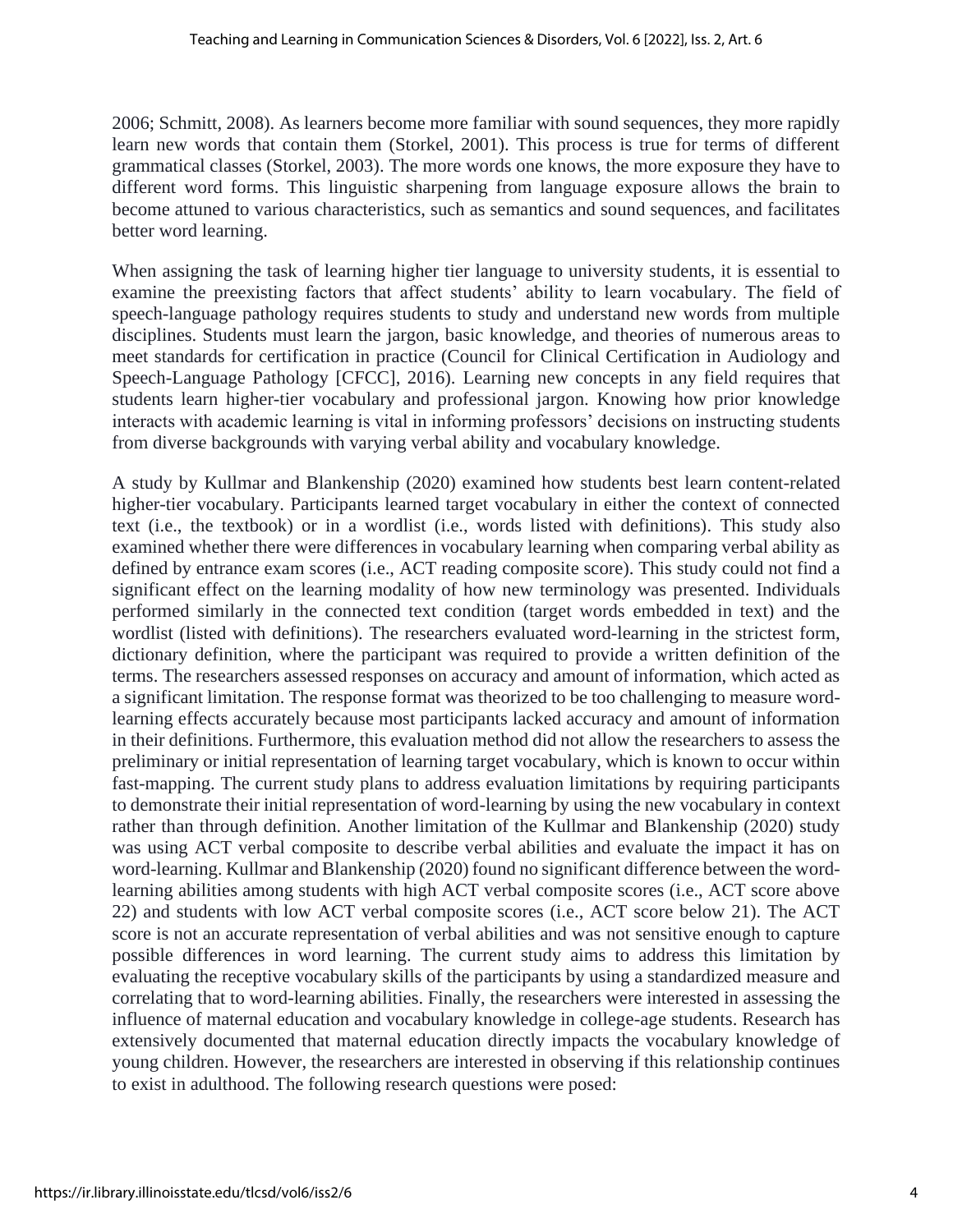1. Does maternal education affect students' vocabulary knowledge? (Hypothesis one: There will be a significant positive correlation between maternal education and standardized scores on the Peabody Picture Vocabulary Test, 4<sup>th</sup> edition [PPVT-4; Dunn & Dunn, 2007].)

2. Does vocabulary knowledge, as measured by the PPVT, affect academic performance in university students? (Hypothesis two: There will be a significant positive correlation between standardized scores on the PPVT-4and GPA.)

3. Does vocabulary knowledge as measured by the PPVT affect students' ability to learn words? (Hypothesis three: There will be a significant positive correlation between standardized scores on the PPVT-4 and gain scores on vocabulary learning measure.)

## **Methods**

**Participants.** Thirty-nine undergraduate students from a four-year university participated in this study. The data of three participants were not included because of scores higher than 20% on the pretest or outlier scores on the PPVT and posttest (negative gain score). Participants were recruited from speech-language pathology and audiology (SLPA) classes and the SLPA department. Participants were offered extra credit for their participation. Participants were primarily female (91.6%) speech language pathology majors (77.8%). Other majors included social work ( $n = 1$ ), special/elementary education  $(n = 4)$ , integrated studies  $(n = 1)$ , Communication Studies  $(n = 1)$ , and English and German ( $n = 1$ ). Participants ranged in age from 19 to 45.33 ( $M = 22.29$ ) and academic achievement with students' GPAs from 2.19 to 4.0 ( $M = 3.40$ ). On the receptive vocabulary measure, PPVT-4, scores ranged from 80 (moderately low) to 123 (moderately high), with a mean score of 102.75 (average). Participants also gave information indicating highest level of maternal education. Nineteen percent of participants' mothers had a high school level education, 22% some college, 19% associate degree, 17% bachelor's, 17% master's, and 6% of participants had mothers with doctorate/professional level education.

**Materials:** *PPVT-4*. The PPVT-4 (Dunn & Dunn, 2007) assessed the receptive vocabulary knowledge of participants. The researchers chose to use the PPVT-4 because of its status as a standardized vocabulary test, and it is the most common receptive vocabulary assessment (Caesar & Kohler, 2009; Spaulding et al., 2013).

*Vocabulary Learning Measure.* Participants took a vocabulary test created to evaluate vocabulary learning. The pretest and posttest consisted of twenty-five vocabulary words (7 nouns, 10 adjectives, 8 verbs) taken from online study material for the GRE (Magoosh, n.d.). The pretest was in a matching format with all twenty-five definitions given a letter to be matched to each corresponding word. During testing, the authors of the study saw evidence of ceiling effects in word learning scores and changed the format of the posttest. The original posttest was in a matching format identical to the pretest. The posttest was then modified into a fill-in-the- blank format. The new testing structure was chosen based on the design of upper-level entrance exams, the verbal portion of the GRE, as well as past research. Cronbach (1942) stated that knowing a word involves multiple dimensions of knowledge including the ability to use it productively and the ability to select the correct situations in which the word can be correctly applied. Testing only word recognition did not appropriately measure word learning; research has also found that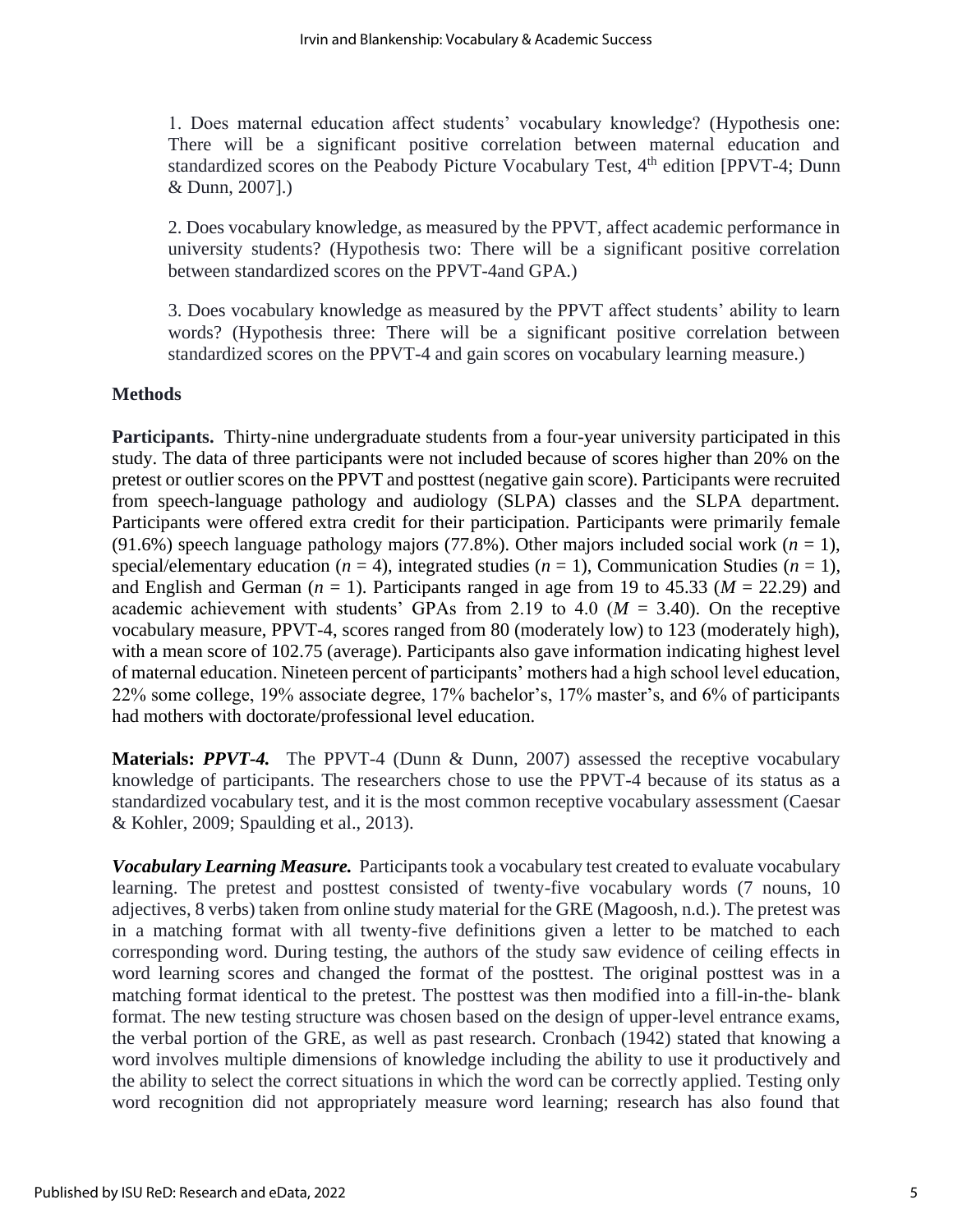measuring word learning via definition writing tasks was too difficult in a limited exposure setting (Kullmar & Blankenship, 2020). Students were given sentences with a blank in place of the vocabulary word in each sentence. A word bank of the vocabulary was provided.

Before testing, a group of undergraduate students assisted the researcher by taking a survey of fifty GRE words to narrow-down the twenty-five words that were the most unfamiliar. These students did not participate in the testing portion of this study. Students self-reported fifty GRE words as (a) words they know, (b) do not know, or (c) words that sound familiar. Students were also asked to match words to definitions regardless of their knowledge of the words. All fifty words were divided into two sections of twenty-five words and corresponding definitions. The matching format was to ensure students' knowledge of the words and mimic the vocabulary test structure for the study. Twenty-five of the most unfamiliar words (i.e., categorized as unknown and matched incorrectly) would be selected for the pretest/posttest experiment. This selection process was to justify word choices and increase the probability that the words would be unknown or new to participants. The researcher cross-examined both formats of the PPVT-IV to avoid multiple exposures and skewed PPVT scores.

*Study Materials.* Participants were given two types of study material: a vocabulary list and flashcards. The vocabulary list provided the words in alphabetical order with their definitions and parts of speech. The flashcards were created with the vocabulary word displayed on the front of the card and the part of speech and definition on the reverse side. The study materials provided were chosen for multiple reasons. The researchers mainly wanted to provide commonly used study materials as to not introduce an unfamiliar study strategy in a time-constrained testing environment. Rote memorization is a common study strategy. Past studies show that up to 70% of undergraduate students reported using flashcards for exams in class(Golding et al., 2012; Wissman et al., 2012). Flashcards in particular can act as simple and effective tool when used for retrieval and self-testing (Miyatsu et al., 2018).

**Procedures.** IRB approval was obtained prior to testing and recruitment. All participants provided consent for the authors to obtain information and for the faculty advisor to verify information by accessing student records per the requirements set by the institution's review board. Participants were tested individually in either the Speech Pathology and Audiology Clinic or the library in a quiet room. Once the participants gave documented consent (i.e., both verbal and written), they took the vocabulary pretest designed by the researcher. The facilitator gave participants instructions on how to complete the multiple-choice pretest. Participants were also told to answer all items. Participants were informed that this portion of the test was not timed but were encouraged to take no more than fifteen minutes in order to keep momentum and student motivation. After the pretest, participants were given an hour to study GRE vocabulary words. The facilitator explained to the participants that they would be provided two types of studying material (i.e., wordlist with definitions and flashcards). Students could write on the study material if they wished to do so. The facilitator also explained that the hour of studying was required and standardized. Students were allowed to walk around the room and verbalize while studying. Once the allotted study time had finished, participants had a standardized thirty-minute delay between studying and taking the posttest. During the thirty-minute delay, participants took the PPVT-4. After the 30-minute delay, the participants took the posttest on the GRE words they studied. Students were informed that the posttest section of the study was also untimed but were also encouraged to take no more than fifteen minutes. The facilitator gave instruction on how to complete the fill-in-the-blank post-test.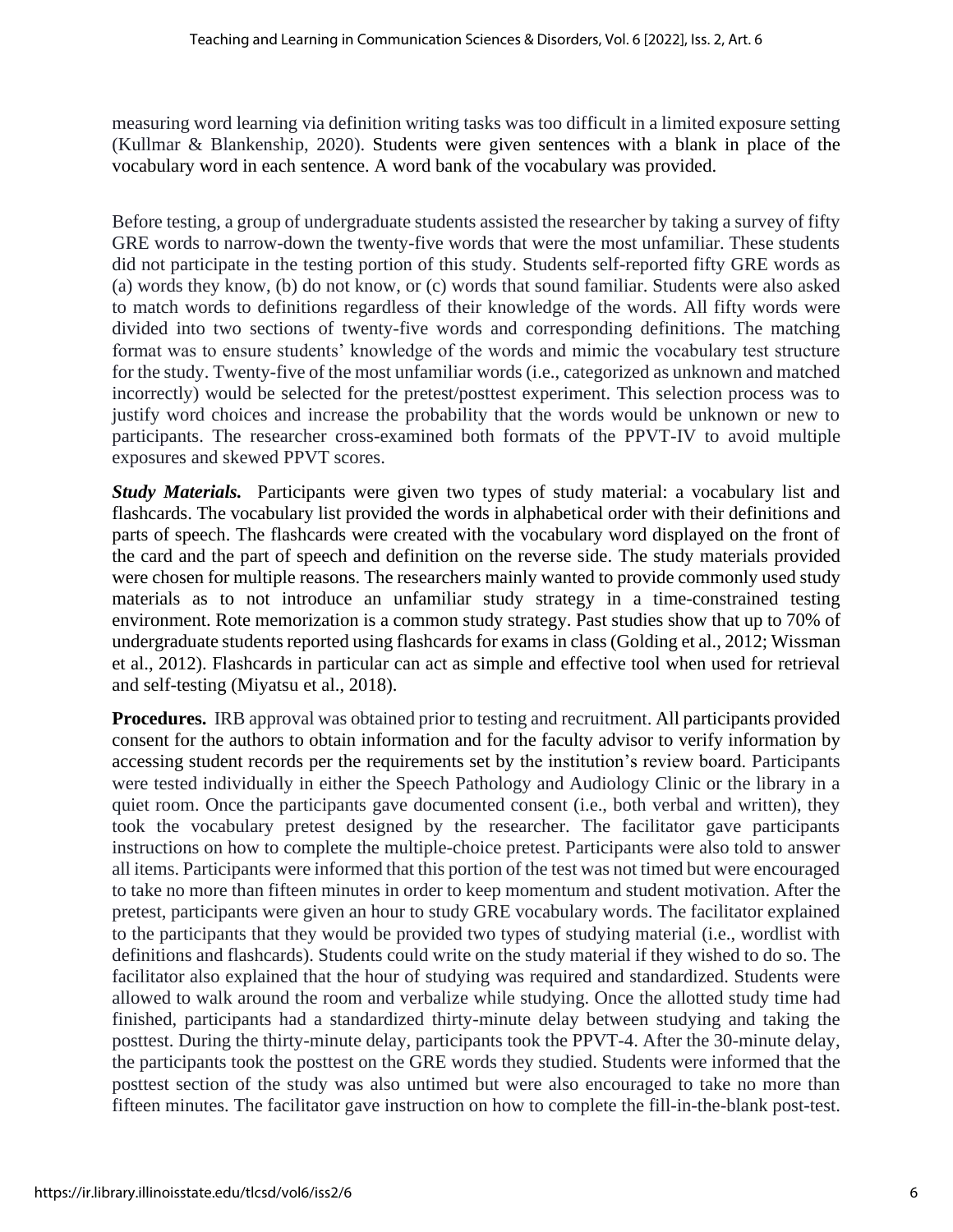Participants were told not to be concerned about tense or plurality. After the posttest, students were debriefed and released. The faculty advisor verified self-reported data on credit hours, GPA, and major by accessing student accounts.

## **Results**

The purpose of the first portion of this study was to identify the relationship between maternal education and receptive vocabulary knowledge in college students as well as the relationship between receptive vocabulary knowledge and academic success.

**Research question one: Does maternal education affect students' vocabulary knowledge?** Hypothesis one stated that participants' vocabulary scores would be positively related to their mother's education level. A Pearson correlation was used to test the hypothesis. The results presented in Figure 1 show that there was *not* a significant correlation between these two variables,  $r = .17$ ,  $p = .33$ .

# **Figure 1**





*Note*: Maternal education-  $1 =$  high school,  $2 =$  some college,  $3 =$  associates/2-year degree,  $4 =$ bachelor's,  $5 = Master's, 6 = Professional/Document$ 

The investigators analyzed data on a different scale of maternal education. When education below bachelor's was merged into a single group, there was still no significant correlation between maternal education and PPVT,  $r = 0.23$ ,  $p = .17$ . Students whose mothers had at least a bachelor's degree did not have significantly higher vocabularies. There was no support for the first hypothesis.

**Research question two: Does vocabulary knowledge affect academic performance in university students?** Hypothesis two stated that there would be a significant correlation between GPA and PPVT scores. A Pearson correlation was used to find a moderate positive correlation between GPA and PPVT scores,  $r = .55$ ,  $p < .001$ . Figure 2 presents the relationship between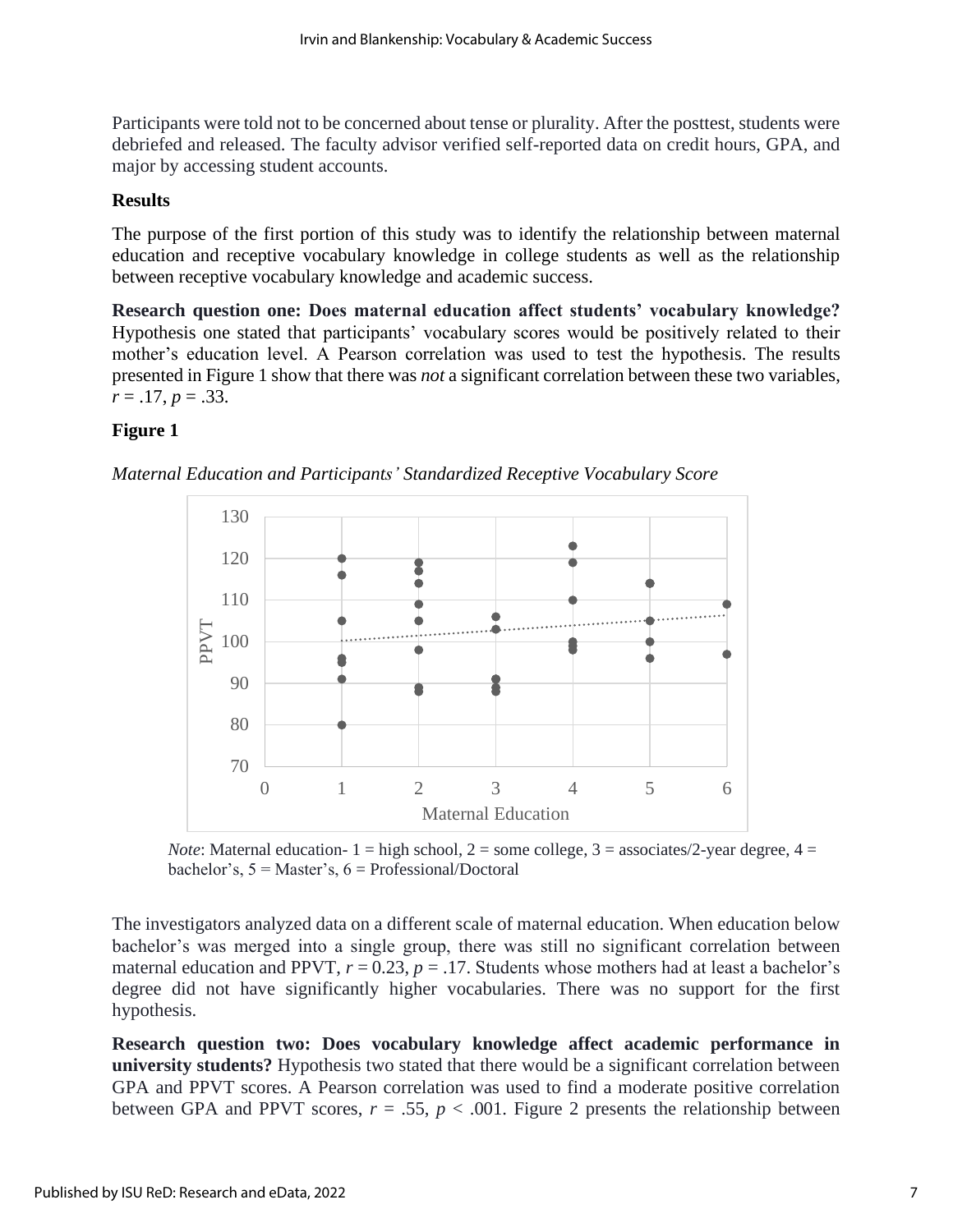overall grade point average and standardized receptive vocabulary scores. This finding supports the hypothesis that participants with higher PPVT-4 scores had higher undergraduate GPA, suggesting that stronger language skills (i.e., vocabulary) are related to better academic success.

# **Figure 2**



*Grade Point Average and Standardized Receptive Vocabulary Scores*

**Research question three: Does vocabulary affect students' ability to learn words**? Hypothesis three stated that there would be a significant positive correlation between standardized scores on the PPVT-4 and gain scores on vocabulary learning measure. Participant data were divided into two groups based on which posttest they completed. Group one was given the original posttest in a matching format. Part-way through the study, the researchers noticed ceiling effects. This was believed to be caused by the composition of the posttest, which seemed to be too simple for the participants in the context of this study and tested memorization of key terms rather than achievement of vocabulary knowledge (as reported through informal feedback from participants). The posttest was then modified into fill-in-the-blank (text completion), which the researchers believed would more accurately test the participants' word learning by requiring them to insert the words into a productive scenario. This method allowed the researchers to test application rather than recognition.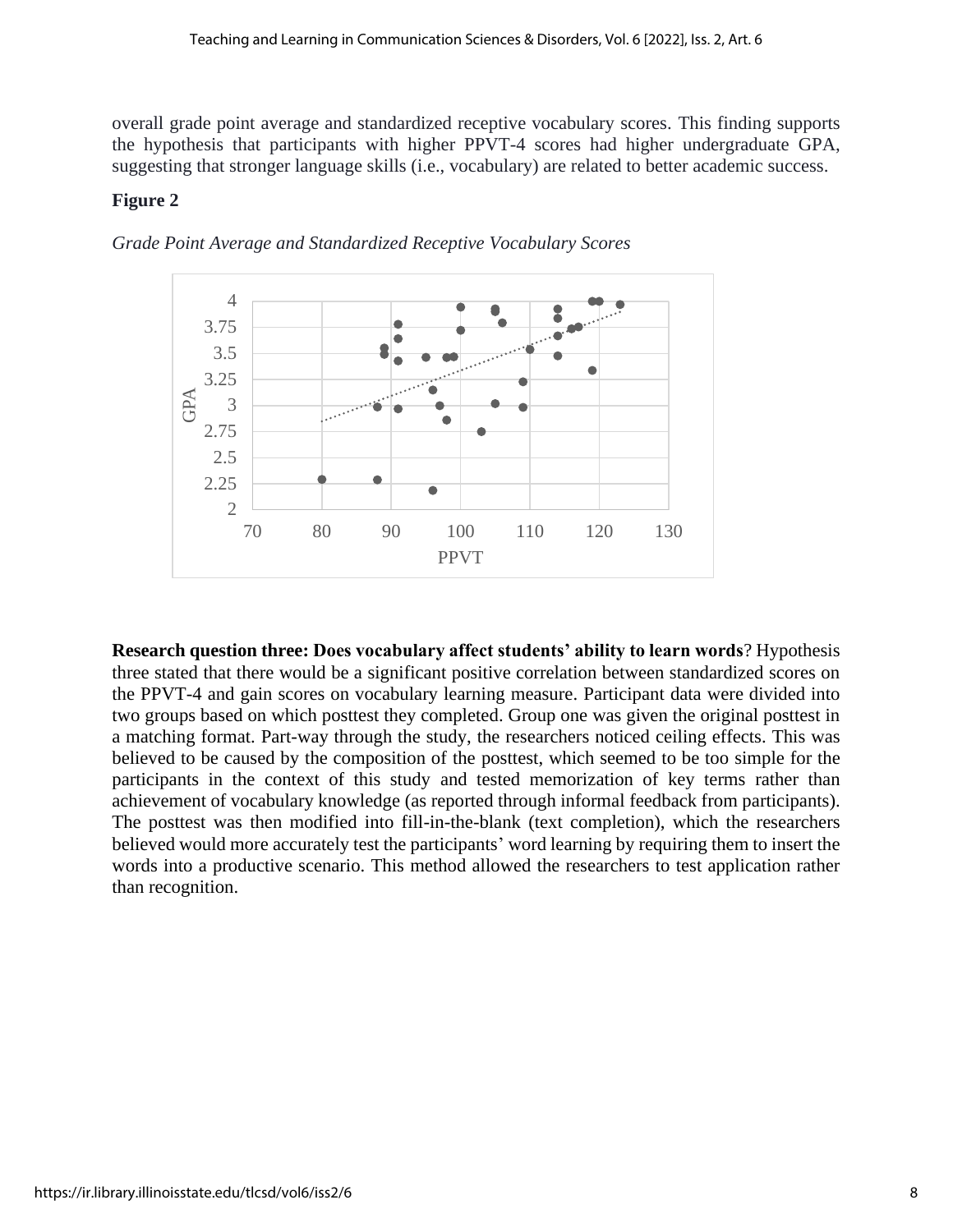#### **Table 1**

|                                                         | $\boldsymbol{M}$ | SD          |  |  |
|---------------------------------------------------------|------------------|-------------|--|--|
| Group one $(n = 19)$                                    |                  |             |  |  |
| <b>PPVT</b>                                             | 102.05           | 11.99       |  |  |
| <b>GPA</b>                                              | 3.34             | 0.56        |  |  |
| Maternal ED.                                            | 3.32             | 1.73        |  |  |
| Group two $(n = 17)$                                    |                  |             |  |  |
| <b>PPVT</b>                                             | 103.53           | 10.64       |  |  |
| <b>GPA</b>                                              | 3.47             | 0.44        |  |  |
| Maternal ED.                                            | 2.76             | 1.30        |  |  |
| Comparison Data on Significant Variables Between Groups |                  |             |  |  |
|                                                         | T value          | P score     |  |  |
| <b>PPVT</b>                                             | $t(34) = -0.39$  | $p = .70$   |  |  |
| <b>GPA</b>                                              | $t(34) = -0.80$  | $p = .43$   |  |  |
| Maternal ED.                                            | $t(34) = 1.06$   | $p = .29$ . |  |  |

*Demographic Information for Participants*

*Note*: Maternal education-  $1 =$  high school,  $2 =$  some college,  $3 =$  associates/2-year degree,  $4 =$  bachelor's,  $5 =$ Master's, 6 = Professional/Doctoral

Prior to analysis, *t*-tests were used to ensure that the two groups were not significantly different on variables other than gain scores. Analysis found that there was no significant difference between group one and group two on PPVT scores,  $t(34) = -0.39$ ,  $p = .70$ , nor was there a significant difference in GPA,  $t(34) = -0.80$ ,  $p = .43$ . The researchers were also able to confirm that there was also no significant difference in maternal education between the groups,  $t(34) = 1.06$ ,  $p = .29$ . See Table 1. However, significant differences in gain scores between the two groups were observed. Due to ceiling effects on the matching posttest format, group one had significantly higher gain scores,  $t(34) = 7.14$ ,  $p < .00001$  compared to group two, tested with the fill-in-the-blank (text completion) posttest. Mean scores and standard deviation are represented in Table 2.

#### **Table 2**

*Gain Scores from Group One and Group Two*

|                      |       | SD   |
|----------------------|-------|------|
| Group one $(n = 19)$ | 21.63 | 2.85 |
| Gain score           |       |      |
| Group two $(n = 17)$ | 9.71  | 6.64 |
| Gain score           |       |      |

Hypothesis three stated that PPVT scores would positively relate to gain scores. For Group one (i.e., matching posttest), the results indicate that there was *not* a significant correlation between PPVT scores and gain scores,  $r = .07$ ,  $p = .79$ . This might be a result of the ceiling effects of the initial matching posttest, in that it was most likely measuring memorization skills and not wordlearning abilities of the participants. Therefore, it is not surprising that this analysis was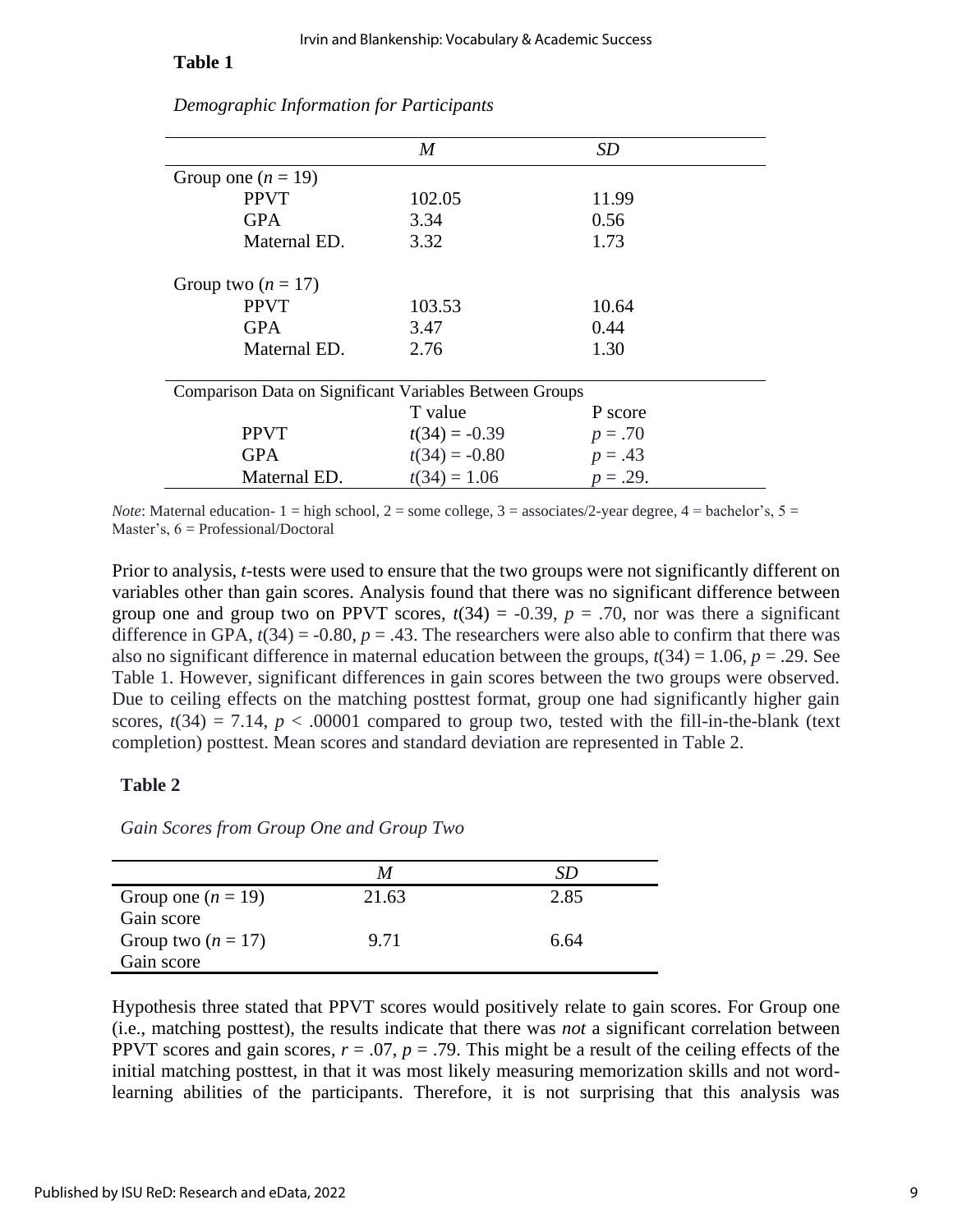insignificant for Group one participants. However, the results for Group two (i.e., fill-in-the-blank posttest) supported hypothesis three. A Pearson's *r* correlation revealed a strong positive correlation,  $r = .69$ ,  $p = .002$ . See Figure 3. The findings suggest that participants with higher vocabulary knowledge as measured by the PPVT-4 achieved greater word learning in an experimental vocabulary task as measured by gain scores.

# **Figure 3**

## *PPVT and Gain Scores, Group 2*



## **Discussion**

**Socio-economic Status.** Contrary to previous research findings with younger children, this study did not support the correlation between maternal education and vocabulary nor academic achievement. Maternal education did not significantly correlate with receptive vocabulary knowledge in adult college students. These findings may suggest that the influence of maternal education on vocabulary diminishes over time as students gain more experiences and become more independent from the effects of the home environment.

Another possible contribution to our findings is the increased access to educational materials. Research has found that the socio-economic gap for access to enriching early- childhood experiences and educational resources has narrowed (Bassok et al., 2016). Children entering kindergarten after 1998 spent more time reading with parents and had more books, with most gains made in the lowest socio-economic levels (Bassok et al., 2016). This finding is especially relevant for current traditional university students who would be a part of this cohort.

Our findings in the present study do not seem to parallel other research concerning students' SES and their academic success. Past research shows a relationship between SES or maternal education and academic achievement. However, the results from this study do not support this relationship.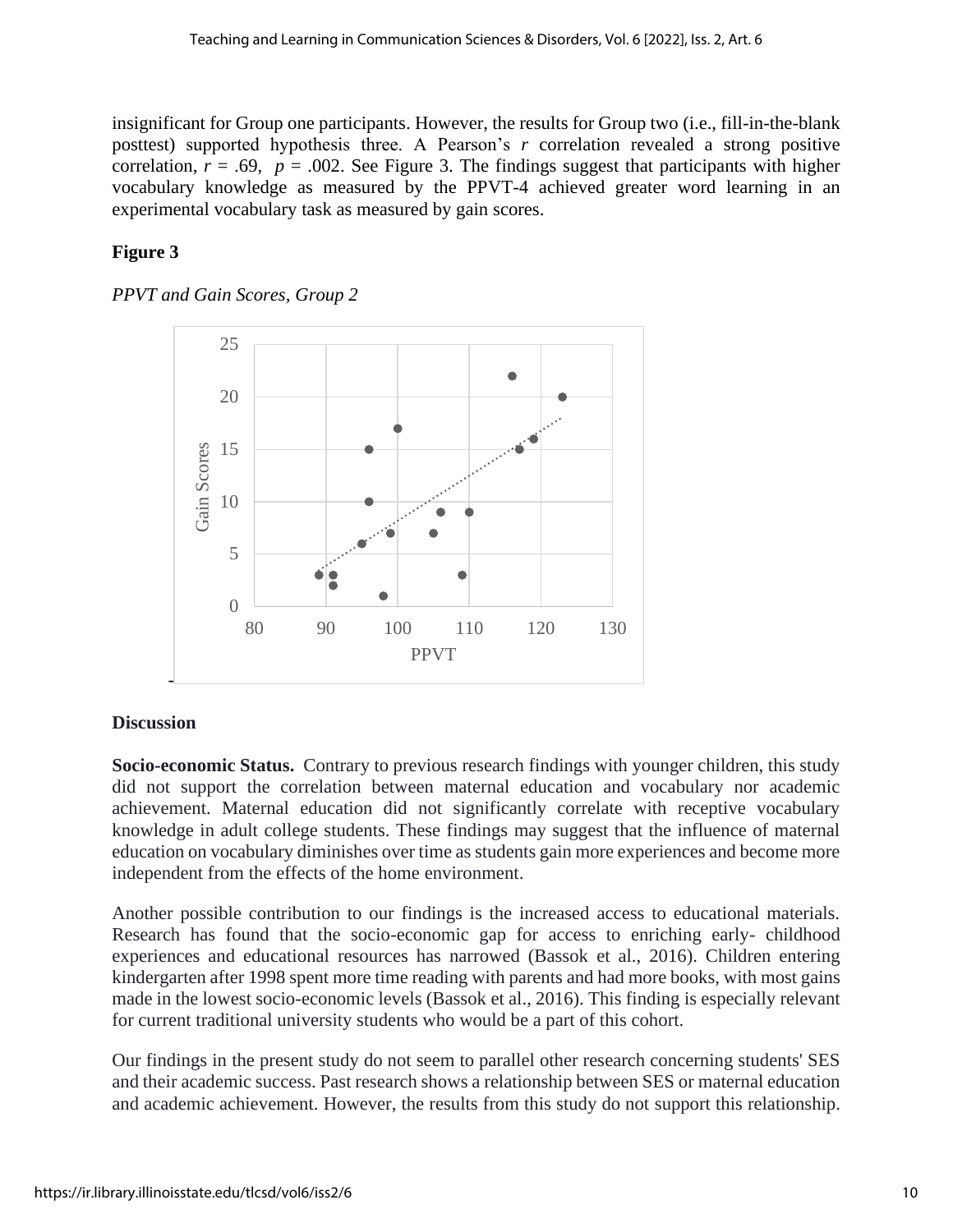There was no relationship between parent's degree attainment and vocabulary, a significant factor of academic achievement. There was also no direct relationship between maternal education and GPA  $(r = 11, p = .54)$ . Comparable results surfaced in a previous study that found that parental education level did not significantly correlate with academic achievement for first-year college students (Schlechter & Milevsky, 2010).

One study found that a knowledge of academic culture and university resources rather than language skills was a significant factor in first-generation college students' academic performance (Stephens et al., 2014). Students unfamiliar with university culture (specifically first-generation college students) did not perform as well as their peers (Stephens et al., 2014). However, participants in the 2014 study were students attending a higher-ranking private university. While participants did not provide ACT/SAT scores, the average score of the English portion of the ACT for the previous study's university was a 33 compared to a 27 for the 75th percentile of the university of this study. Likely, the average student from these two universities would not experience equivalent difficulties with academic language. Future research should consider the unique challenges of low-income and first-generation college students from multiple demographics, including grade-school environments (low-income or high-income schools), nontraditional students, and students with a varying history of academic achievement.

**Vocabulary and Academic Success and the Ability to Learn New Words.** The present study was also able to find further support for the relationship between prior vocabulary knowledge and learning novel words. Students with higher vocabularies learned more words (i.e., achieved higher gain scores on the experimental measure) than students with lower vocabularies. This finding supports research that states learners with higher vocabularies have an increased word learning ability compared to peers with lower vocabularies. It also supports research that suggests this effect lasts into adulthood (Long & Shaw, 2000).

This study provides evidence that vocabulary knowledge has a significant positive correlation with undergraduate GPA, supporting the correlation between academic success and verbal ability. The implications of these findings suggest that an essential factor in learning material and basic terms is beyond students' immediate control. This finding supports previous research (Dollinger et al., 2008). Although the present study was performed at the undergraduate level, previous research has determined that standardized vocabulary measures, such as those in the GRE, are significant predictors of grades and degree attainment in various graduate programs (Klieger et al., 2014; Klieger et al., 2018; Kuncel et al, 2001; Kuncel et al., 2010). However, other evidence suggests that entrance exams like the GRE are not adequate predictors of graduate-level performance. Verbal ability is also not a significant predictor of student productivity, such as the number of firstauthor publications (Hall et al., 2017).

**Vocabulary Testing.** An unintentional finding from this study was the differences observed in the two ways vocabulary learning was measured. Initially, participants' word-learning was measured using a matching task, which proved to be too simple and yielded ceiling effects. The researchers surmised that memorization was a key contributor to the ceiling effects. Consequently, the researcher recognized this trend and decided to alter the posttest to potentially capture more in-depth word-learning by using a fill-in-the-blank task, which required the participant to have more knowledge of the target vocabulary to complete the task. The students who did not have significant differences in GPA or prior vocabulary knowledge (PPVT scores) had significant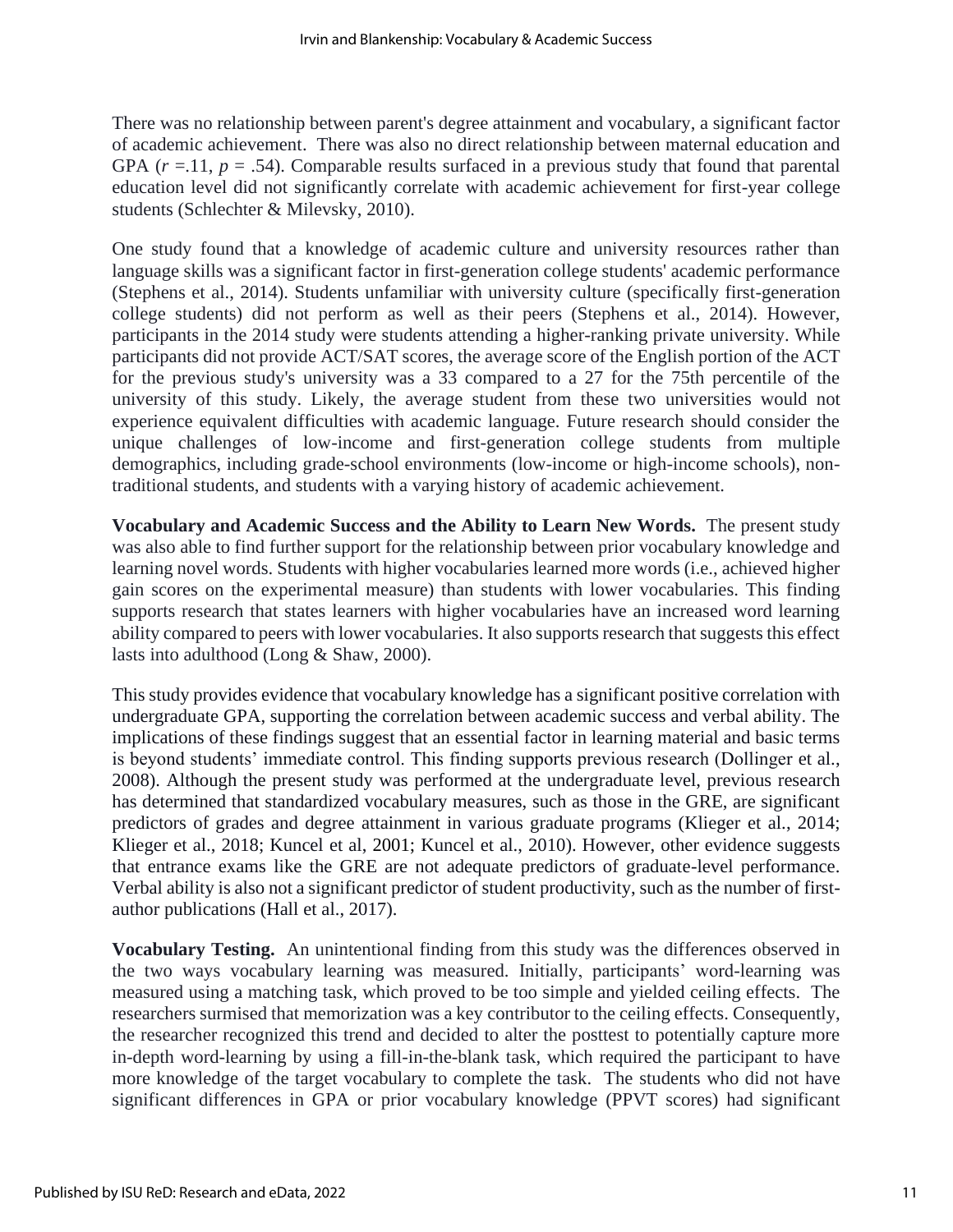differences in gain scores on the two vocabulary learning posttests. Students achieved significantly higher scores on multiple choice questions posttest than the fill-in-the-blank questions posttest. The implications of this finding suggest that multiple choice questions for vocabulary tests and exams may not give a valid indication of students' learning and understanding of key terminology. Therefore, educators should consider using application questions, such as fill-in-the-blank, when testing students on terminology learning.

**Limitations.** While the researchers were able to find support for two of three hypotheses, there are several limitations that the researchers identified in this study. The first limitation is motivation and internal study methods. The differences in participant performance may reflect student motivation. Students who have a history of success in school may be more likely to be motivated to do well in the experimental measure and may also practice better study methods. Although students were given the same study material, there is no proof that the participants were actively internally studying or using effective mental strategies while using the materials. Given the difficulty of accurately measuring individual motivation, researchers were not able to measure internal study strategies. A resolution to this problem could be a survey to measure the participants' motivation regarding their performance in this study. This might have provided some insight to their level of motivation. Participants were offered external incentive (extra credit) to increase the quantity of participants; however, this cannot guarantee to provide internal incentive to achieve higher quality performance.

A second limitation is the participant pool for this study. The study's sample is not representative of the population. The majority of participants were female SLPA majors and all participants' parents had at least high school level education. This may not represent a population with broad enough socio-economic status. The results found in this study also do not indicate that this sample is representative of a larger population of students. Past studies have revealed evidence of an academic achievement gap for first generation university students and students from low-income homes (Duncan & Murnane, 2016; Pascarella et al., 2004; Sirin, 2005). The lack of a significant difference in achievement may reflect a nonrepresentative sample rather than a true absence of an achievement gap. A larger pool with a more diverse group of students would be necessary to answer this question.

A third limitation of the study is that students may have felt uncomfortable to use other study strategies (reading out loud, etc.) or felt obligated to appear to be studying while in the room with the moderator. Future studies may want to utilize observation rooms when asking students to study.

A fourth limitation was both a limitation and indirect support for our third hypothesis. It became apparent to the investigator that some students did not know the meaning of some of the words in the definitions, such as the word *meager* in the definition for *exiguity*. Students who did not understand the words in the definition were likely hindered in their ability to completely learn the words. Efforts to duplicate results similar to this study should ensure that definitions are composed of lower-tier words to encourage full participant understanding.

A fifth limitation was the inability to pilot the original vocabulary learning measure before testing. Recreating testing materials took time from potential data collection and limited the use of the data the researchers collected. Although this limitation affected the process of the study, the groups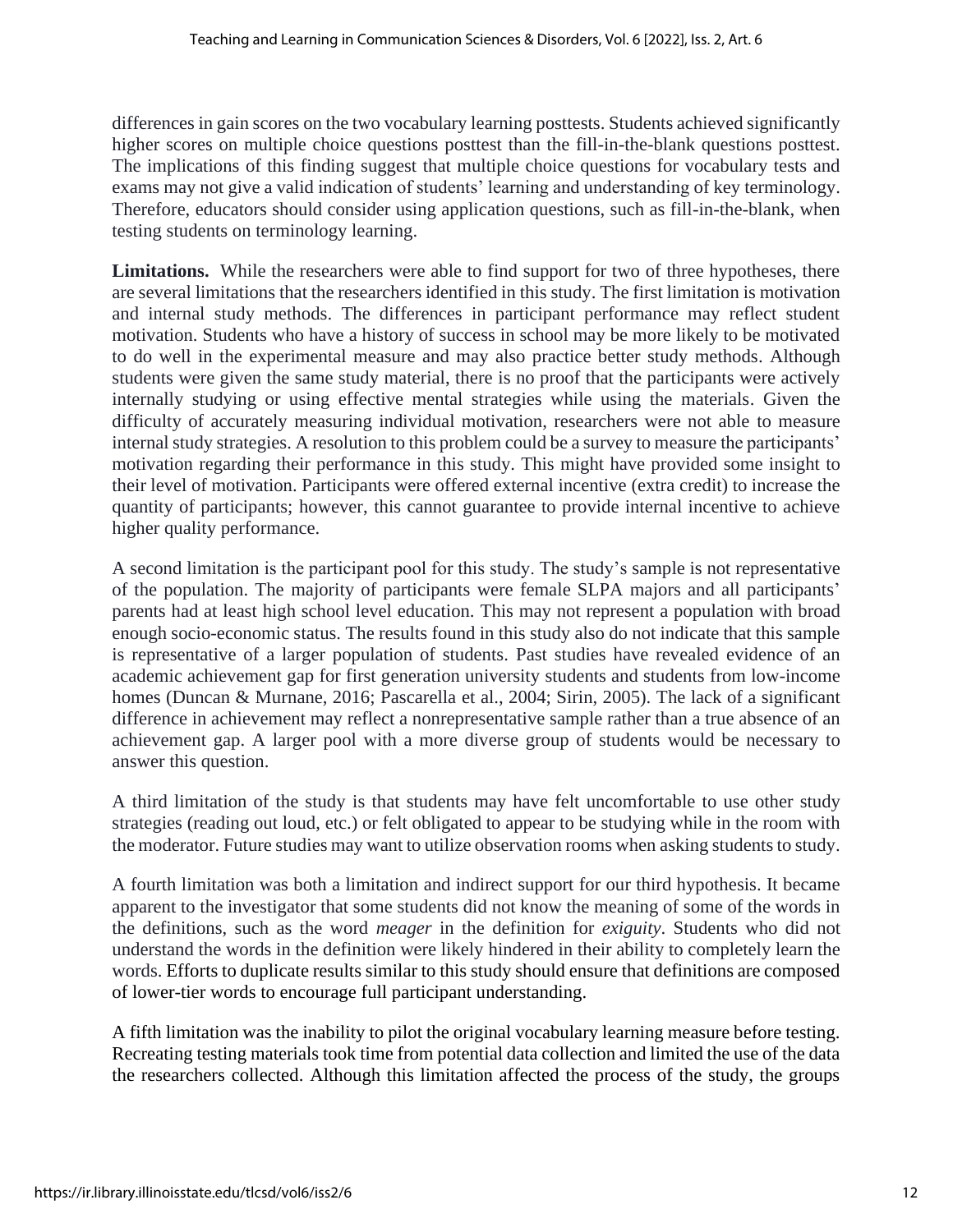were only significantly different in one area, and most of the data was utilized for analysis and produced significant correlations and useful information.

A final limitation was that parental education was the only indicator of SES. Education level, though an indication of SES, may not fully represent household income. The researchers are also not aware of specific family environments and whether students lived with either or both parents (divorced families, etc.). Future studies might want to obtain more demographic information regarding SES, such as housing and parental profession.

**Future Directions.** The results of this study support previous research and further emphasize the importance of receptive vocabulary knowledge in academic performance. Research provides practical strategies for implementing vocabulary instruction and improving studying strategies. For educators, effective strategies for teaching and instructing vocabulary are through contextdriven learning taught by mixing directed instruction with incidental learning and choosing words that students can use in various contexts (Kelley et al., 2010). Students also employ morphological strategies for understanding unknown terms, such as recalling similar words and breaking words down into root words and affixes (Pacheco & Goodwin, 2013). Instruction should focus on teaching the meaning of morphemes and the ability to recognize root words and affixes (Kelley et al., 2010; Pacheco & Goodwin, 2013). For students, reading texts such as the newspaper or other short texts can introduce novel vocabulary (Kelley et al., 2010). For those study materials for classes or standardized tests, common study strategies such as flashcards can be helpful when used optimally. For effective studying, students should keep studying even after recalling a definition or word correctly and should space out the time between study sessions to facilitate better selftesting (Miyatsu et al., 2018).

As discussed, it became apparent to the investigator that some students did not understand some of the definitions. Students who do not understand the full definition may have experienced a disadvantage in word learning. Although there was no formal documentation or analyses of these findings, the observation contributes to a broader discussion on simplifying language in class materials and textbooks. Simplifying vocabulary in books and materials has improved course grades and comprehension (Schoerning, 2014). Complex concepts become more approachable when students can fully understand the definitions and descriptions of the concepts.

Future research should examine these concepts with a demographic that includes an equal distribution of sex, a wider variety of student majors, a more racially and ethnically diverse participant pool, and a larger number of participants to have a more representative sample of a greater population of students. Future research should also follow a larger demographic of students longitudinally to investigate early education achievement and early language development's relationship with university level achievement and vocabulary knowledge.

The lack of measures used to document more facets of vocabulary knowledge still leave certain questions unanswered. This study measured receptive vocabulary in isolation. The existing relationships between expressive vocabulary and word-recognition as well as depth of vocabulary and reading comprehension (Ouellette, 2006) should continue to be considered in future research investigating college-level academic success. Future studies should explore how multiple levels of vocabulary knowledge as well as varying measures of vocabulary learning relate to one another and academic achievement.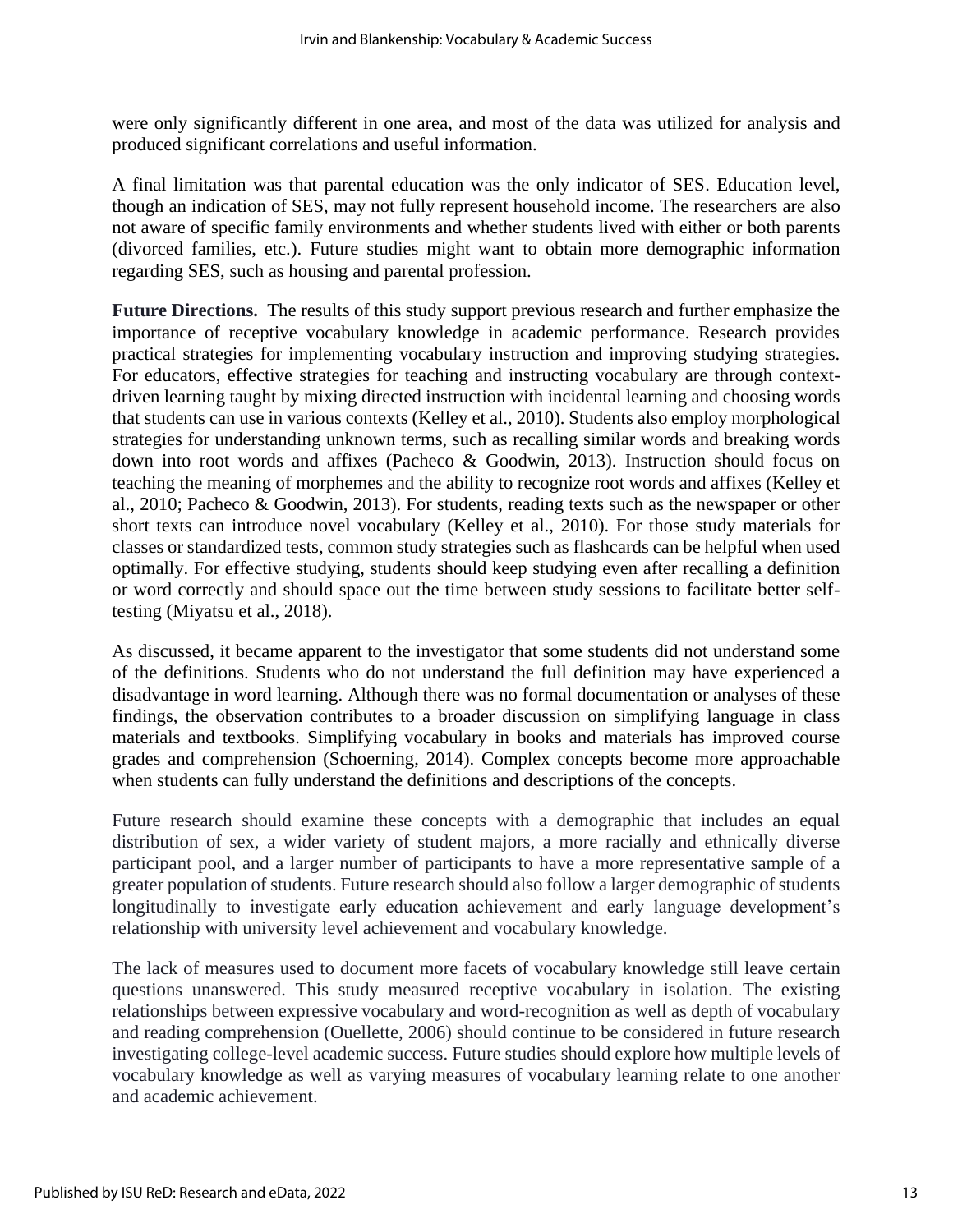Finally, future studies should measure multiple facets of vocabulary knowledge and verbal ability as well as multiple indicators of academic success. The success of students is not strictly defined by GPA. Measures of academic success should include various areas of student productivity such as extra-curricular involvement, research experience, and other valuable experiences and knowledge gained through undergraduate level education.

## **Disclosures**

The authors have no financial or non-financial disclosures.

### **References**

- ACT, Inc. (2006). *Reading between the lines: What the ACT reveals about college readiness in reading* **Executive Executive** Summary<sup>*]*</sup>. Author. [https://www.act.org/content/dam/act/unsecured/documents/reading\\_summary.pdf](https://www.act.org/content/dam/act/unsecured/documents/reading_summary.pdf)
- Baer, J. D., Cook, A. L., & Baldi, S. (2006). *The literacy of America's college students.* American Institutes for Research.
- Bassok, D., Finch, J. E., Lee, R., Reardon, S. F., & Waldfogel, J. (2016). Socioeconomic gaps in early childhood experiences. *AERA Open*, *2*(3), 1-22. <https://doi.org/10.1177/2332858416653924>
- Biemiller, A., & Slonim, N. (2001). Estimating root word vocabulary growth in normative and advantaged populations: Evidence for a common sequence of vocabulary acquisition. *Journal of Educational Psychology, 93*(3), 498–520. 498–520. <https://doi.org/10.1037/0022-0663.93.3.498>
- Bigozzi, L., Tarchi, C., Vagnoli, L., Valente, E., & Pinto, G. (2017). Reading fluency as a predictor of school outcomes across grades 4-9. *Frontiers in Psychology, 8,* Article 200. <https://doi.org/10.3389/fpsyg.2017.00200>
- Bleses, D., Højen, A., Makransky, G., Ari, B. A., & Dale, P. S. (2016). Early productive vocabulary predicts academic achievement 10 years later. *Applied Psycholinguistics*, *37*(6), 1461–1476.<https://doi.org/10.1017/S0142716416000060>
- Caesar, L. G., & Kohler, P. D. (2009). Tools clinicians use: A survey of language assessment procedures used by school-based speech-language pathologists. *Communication Disorders Quarterly, 30*(4)*,* 226–236. <https://doi.org/10.1177/1525740108326334>
- Chall, J. S., Jacobs, V. A., & Baldwin, L. E. (1990). *The reading crisis: Why poor children fall behind*. Harvard University Press.
- Conant, L. L., Liebenthal, E., Desai, A., & Binder, J. R. (2017). The relationship between maternal education and the neural substrates of phoneme perception in children: Interactions between socioeconomic status and proficiency level. *Brain and Language*, *171*, 14–22. <https://doi.org/10.1016/j.bandl.2017.03.010>
- Council for Clinical Certification in Audiology and Speech-Language Pathology. (2016*). 2014 standards and implementation procedures for the certificate of clinical competence in speech-language pathology.* [http://www.asha.org/Certification/2014-Speech-Language-](http://www.asha.org/Certification/2014-Speech-Language-Pathology-Certification-Standards/)[Pathology-Certification-Standards/](http://www.asha.org/Certification/2014-Speech-Language-Pathology-Certification-Standards/)
- Cronbach, L. J. (1943). Measuring knowledge of precise word meaning. *The Journal of Educational Research, 36*(7), 528–534. <http://www.jstor.org/stable/27528389>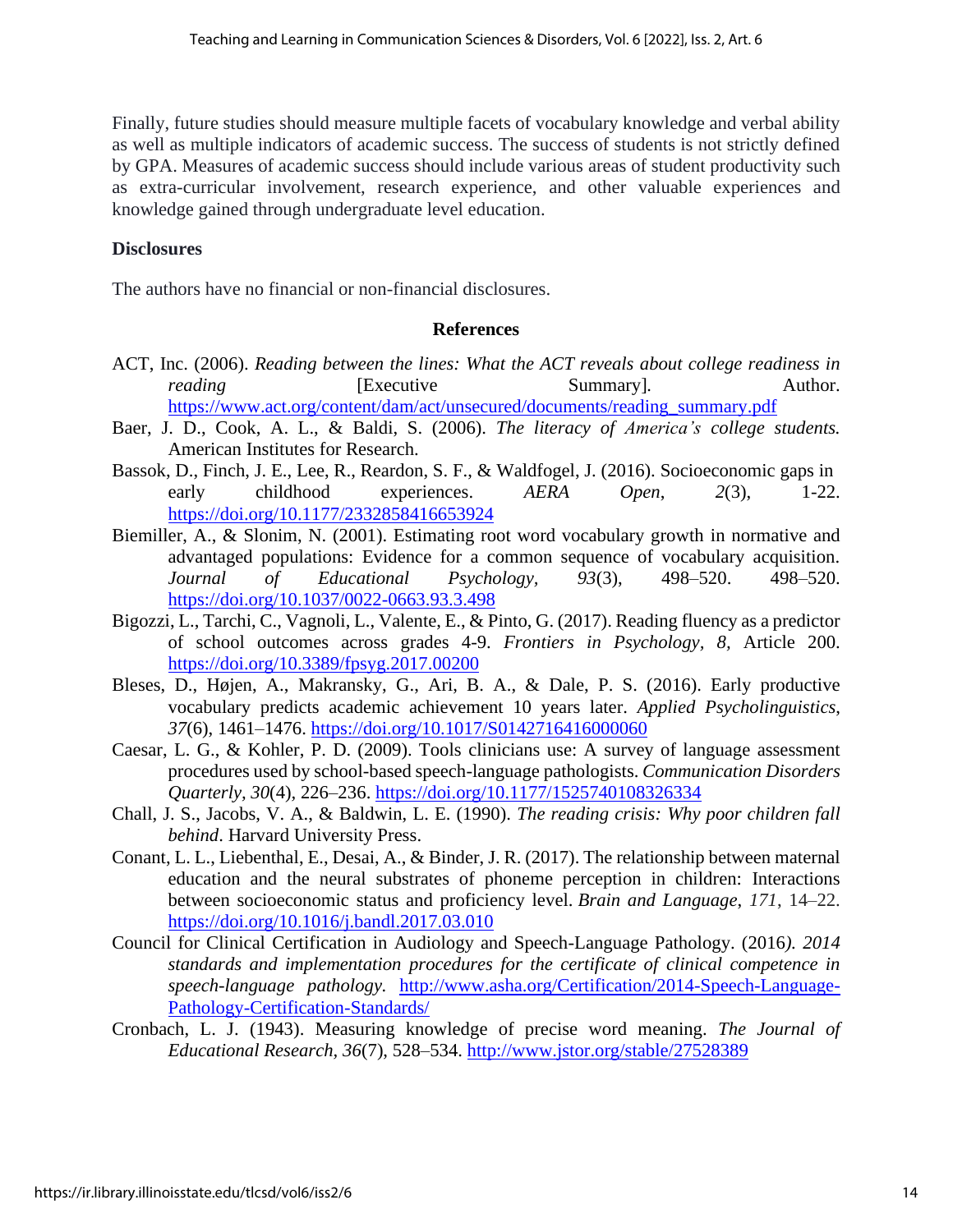- Cunningham, A. E., & Stanovich, K. E. (1997). Early reading acquisition and its relation to reading experience and ability 10 years later. *Developmental Psychology, 33*(6), 934-945. <https://doi.org/10.1037/0012-1649.33.6.934>
- D'Anna, C. A., Zechmeister, E. B., & Hall, J. W. (1991). Toward a meaningful definition of vocabulary size. *Journal of Reading Behavior*, *23*(1), 109–122. <https://doi.org/10.1080/10862969109547729>
- Dollinger, S. J., Matyja, A. M., & Huber, J. L. (2008). Which factors best account for academic success: Those which college students can control or those they cannot? *Journal of Research in Personality*, *42*(4), 872-885. <https://doi.org/10.1016/j.jrp.2007.11.007>
- Duff, D., Tomblin, J. B., & Catts, H. (2015). The influence of reading on vocabulary growth: A case for a Matthew Effect. *Journal of Speech, Language & Hearing Research, 58*(3), 853– 864. [https://doi.org/10.1044/2015\\_JSLHR-L-13-0310](https://doi.org/10.1044/2015_JSLHR-L-13-0310)
- Duncan, G. J., & Murnane, R. J. (2016). Rising inequality in family incomes and children's educational outcomes. *RSF: The Russell Sage Foundation Journal of the Social Sciences*, *2*(2), 142–158. <https://doi.org/10.7758/rsf.2016.2.2.06>
- Dunn, L. M., & Dunn, D. M. (2007). *Peabody Picture Vocabulary Test, Fourth edition: Manual.* Pearson Assessments.
- Ellis, N. C. (2006). Selective attention and transfer phenomena in L2 acquisition: Contingency, cue competition, salience, interference, overshadowing, blocking, and perceptual learning. *Applied Linguistics*, *27*(2), 164–194. <https://doi.org/10.1093/applin/aml015>
- Fenson, L., Dale, P. S., Reznick, J. S., Bates, E., Thal, D. J., & Pethick, S. J. (1994). Variability in early communicative development. *Monographs of the Society for Research in Child Development, 59*(5, Serial No. 242). <https://doi.org/10.2307/1166093>
- Fernald, A., Marchman, V. A., & Weisleder, A. (2013). SES differences in language processing skill and vocabulary are evident at 18 Months. *Developmental Science, 16*(2), 234-248. <https://doi.org/10.1111/desc.12019>
- Ferrer, E., Shatwitz, B. A., Holahan, J. M., Marchione, K. E., Michaels, R., & Shaywitz, S. E. (2015). Achievement gap in reading is present as early as first grade and persists through adolescence*, Journal of Pediatrics*, *167*(5), 1121-1125. <https://doi.org/10.1016/j.jpeds.2015.07.045>
- Golding, J. M., Wasarhaley, N. E., & Fletcher, B. (2012). The use of flashcards in an introduction to psychology class. *Teaching of Psychology, 39*(3), 199–202. <https://doi.org/10.1177/0098628312450436>
- Hair, N. L., Hanson, J. L., Wolfe, B. L., & Pollak, S. D. (2015). Association of child poverty brain development, and academic achievement. *JAMA Pediatrics*, *169*(9), 822–829. <https://doi.org/10.1001/jamapediatrics.2015.1475>
- Hall J. D., O'Connell A. B., & Cook J. G. (2017). Predictors of student productivity in biomedical graduate school applications. *PLoS ONE*, *12*(1), e0169121. <https://doi.org/10.1371/journal.pone.0169121>
- Harlaar, N., Hayiou-Thomas, M. E., Dale, P. S., & Plomin, R. (2008). Why do preschool language abilities correlate with later reading? A twin study. *Journal of Speech, Language & Hearing Research, 51*(3), 688–705. [https://doi.org/10.1044/1092-4388\(2008/049\)](https://doi.org/10.1044/1092-4388(2008/049))
- Hart, B., & Risley, T. R. (1995). *Meaningful differences in the everyday experience of young American children.* Paul H Brookes Publishing.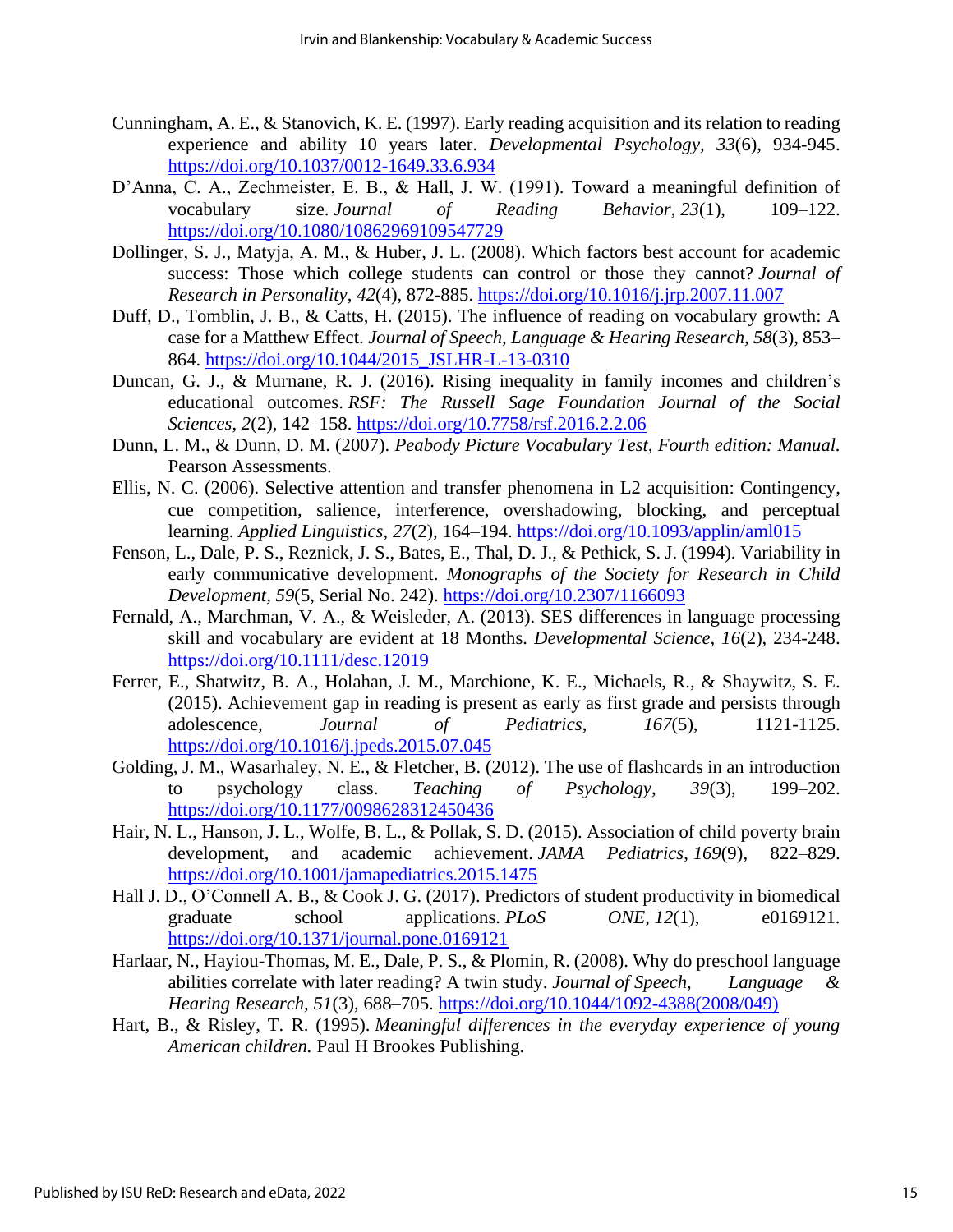- Haveman, R., & Wolfe, B. (1995). The determinants of children's attainments: A review of methods and findings. *Journal of Economic Literature*, *4*, 1829-1878. <https://www.jstor.org/stable/2729315>
- Hayiou-Thomas, M. E. (2008). Genetic and environmental influences on early speech, language and literacy development. *Journal of Communication Disorders, 41*(5), 397–408. <https://doi.org/10.1016/j.jcomdis.2008.03.002>
- Hazenberg, S., & Hulstijn, J. H. (1996). Defining a minimal receptive second-language vocabulary for non-native university students: An empirical investigation. *Applied Linguistics, 17*(2), 145–163.<https://doi.org/10.1093/APPLIN/17.2.145>
- Hoff, E. (2003). The specificity of environmental influence: Socioeconomic status affects early vocabulary development via maternal speech. *Child Development, 74*(5), 1368-1378. <https://doi.org/10.1111/1467-8624.00612>
- Holschuch, J. P. (2019). College reading and studying: The complexity of academic literacy task demands. *Journal of Adolescent and Adult Literacy*, *62*(6), 599–604. <https://doi.org/10.1002/jaal.876>
- Huttenlocher, J., Haight, W., Bryk, A., Seltzer, M., & Lyons, T. (1991). Early vocabulary growth: Relation to language input and gender. *Developmental Psychology, 27*(2), 236-248. <https://doi.org/10.1037/0012-1649.27.2.236>
- Jackson, E., Leitao, S., & Claessen, M. (2016). The relationship between phonological shortterm memory, receptive vocabulary, and fast mapping in children with specific language impairment. *International Journal of Language & Communication Disorders*, *51*(1), 61- 73.<https://doi.org/10.1111/1460-6984.12185>
- Jones, G., & Rowland, C. F. (2017). Diversity not quantity in caregiver speech: Using computational modeling to isolate the effects of the quantity and the diversity of the input on vocabulary growth. *Cognitive Psychology, 98*, 1-21. <https://doi.org/10.1016/j.cogpsych.2017.07.002>
- Kelley, J. G., Lesaux, N. K., Kieffer, M. J., & Faller, E. (2010). Effective academic vocabulary instruction in the urban middle school. *The Reading Teacher, 64*(1), 5-14. <https://doi.org/10.1598/RT.64.1.1>
- Klieger, D. M., Bridgeman, B., Tannenbaum, R. J., Cline, F. A., & Olivera, A. M. (2018). The validity of GRE® General Test scores for predicting academic performance at U.S. law schools. *ETS Research Reports Series, 2018*(1), 1–28. <https://doi.org/10.1002/ets2.12213>
- Klieger, D. M., Cline, F. A., Holtzman, S. L., Minsky, J. L., & Lorenz, F. (2014). *New perspectives on the validity of the "GRE"® General Test for predicting graduate school grades.* [ETS GRE® Board Research Report. ETS GRE®-14-03. ETS Research Report. RR-14-26.] ETS Research Report Series.
- Kullmar, J., & Blankenship, K. (2020). Anatomy word-learning in undergraduate speech-language pathology students. *Teaching and Learning in Communication Sciences and Disorders, 4*(1). <https://doi.org/10.30707/TLCSD4.1/KQZG7225>
- Kuncel, N. R., Hezlett, S. A., & Ones, D. S. (2001). A comprehensive meta-analysis of the predictive validity of the Graduate Record Examinations: Implications for graduate student selection and performance. *Psychological Bulletin*, *127*(1), 162-181. <https://doi.org/10.1037/0033-2909.127.1.162>
- Kuncel, N. R., Wee, S., Serafin, L., & Hezlett, S. A. (2010). The validity of the Graduate Record Examinations for master's and doctoral programs: A meta-analytic investigation.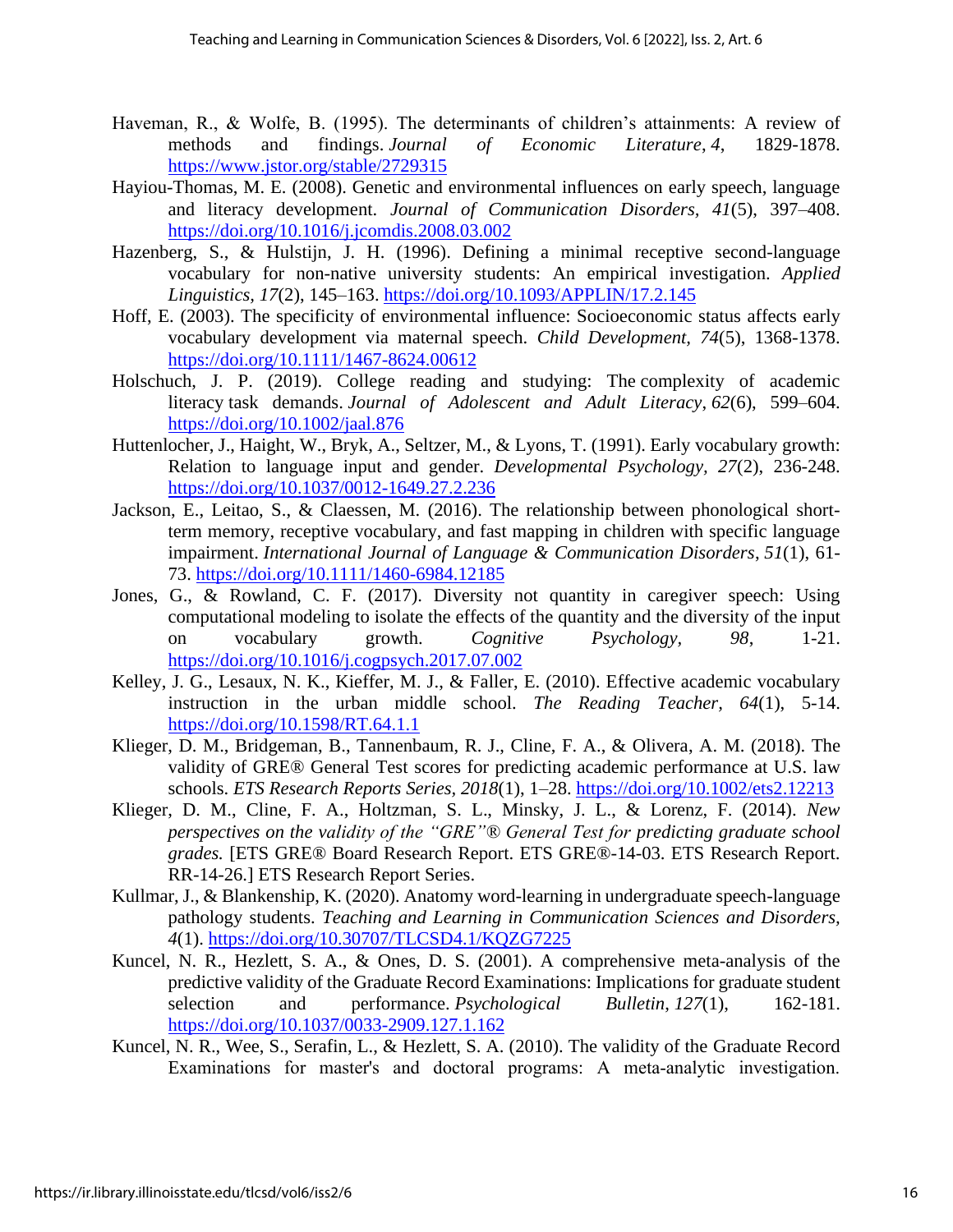*Educational and Psychological Measurement, 70*(2), 340–352. <https://doi.org/10.1177/0013164409344508>

- Lee, J. (2011). Size matters: Early vocabulary as a predictor of language and literacy competence. *Applied Psycholinguistics, 32*(1), 69–92. <https://doi.org/10.1017/S0142716410000299>
- Long L. L., Shaw R. J. (2000). Adult age differences in vocabulary acquisition. *Educational Gerontology, 26*(7), 651–664.<https://doi.org/10.1080/03601270050200644>
- Magoosh. (n.d.). *GRE Vocabulary Flashcards.* <https://gre.magoosh.com/flashcards/vocabulary/decks>
- McDowell, K., Carroll, J., & Ziolkowski, R. (2013) Relations between phonological awareness and vocabulary in preschoolers. *International Journal of Liberal Arts and Social Science, 1*(2), 75-84. <https://ijlass.org/data/frontImages/October2013/8.pdf>
- Meade, G. (2019). The role of phonology during visual word learning in adults: An integrative review. *Psychonomic Bulletin & Review*, *27*(1), 15–23. [https://doi.org/10.3758/s13423-019-](https://doi.org/10.3758/s13423-019-01647-0) [01647-0](https://doi.org/10.3758/s13423-019-01647-0)
- Miyatsu, T., Nguyen, K., & McDaniel, M. A. (2018). Five popular study strategies: Their pitfalls and optimal implementations. *Perspectives on Psychological Science, 13*(3), 390–407. <https://doi.org/10.1177/1745691617710510>
- Morgan, P. L., Farkas, G., Hillemeier, M. M., Hammer, C. S., & Maczuga, S. (2015). 24-monthold children with larger oral vocabularies display greater academic and behavioral functioning at kindergarten entry. *Child Development, 86*(5), 1351-1370. <https://doi.org/10.1111/cdev.12398>
- Nation, I. (2006). How large a vocabulary is needed for reading and listening? *Canadian Modern Language Review*, *63*(1), 59–82. <https://doi.org/10.3138/cmlr.63.1.59>
- Nelson, K. E., Welsh, J. A., Trup, E. M. V., & Greenberg, M. T. (2011). Language delays of impoverished preschool children in relation to early academic and emotion recognition skills. *First Language*, *31*(2), 164–194. <https://doi.org/10.1177/0142723710391887>
- Ocal, T., & Ehri, L. (2017). Spelling ability in college students predicted by decoding, print exposure, and vocabulary. *Journal of College Reading and Learning, 47*(1), 58–74. <https://doi.org/10.1080/10790195.2016.1219242>
- Ouellette, G. P. (2006). What's meaning got to do with it: The role of vocabulary in word reading and reading comprehension. *Journal of Educational Psychology*, *98*(3), 554–566. <https://doi.org/10.1037/0022-0663.98.3.554>
- Pacheco, M. B., & Goodwin, A. P. (2013). Putting two and two together: Middle school students' morphological problem-solving strategies for unknown words. *Journal of Adolescent & Adult Literacy, 56*(7), 541–553. <https://doi.org/10.1002/JAAL.181>
- Pascarella, E., Pierson, C., Wolniak, G., & Terenzini, P. (2004). First-generation college students: Additional evidence on college experiences and outcomes. *The Journal of Higher Education, 75*(3), 249-284. <https://dio.org/10.1353/jhe.2004.0016>
- Raviv, T., Kessenich, M., & Morrison, F. J. (2004). A mediational model of the association between socioeconomic status and three-year-old language abilities: The role of parenting factors. *Early Childhood Research Quarterly*, *19*(4), 528– 547. <https://doi.org/10.1016/j.ecresq.2004.10.007>
- Rice, M. L., & Hoffman, L. (2015). Predicting vocabulary growth in children with and without specific language impairment: A longitudinal study from 2;6 to 21 years of age. *Journal of Speech, Language, and Hearing Research, 58*(2), 345–359. [https://doi.org/10.1044/2015\\_JSLHR-L-14-0150](https://doi.org/10.1044/2015_JSLHR-L-14-0150)